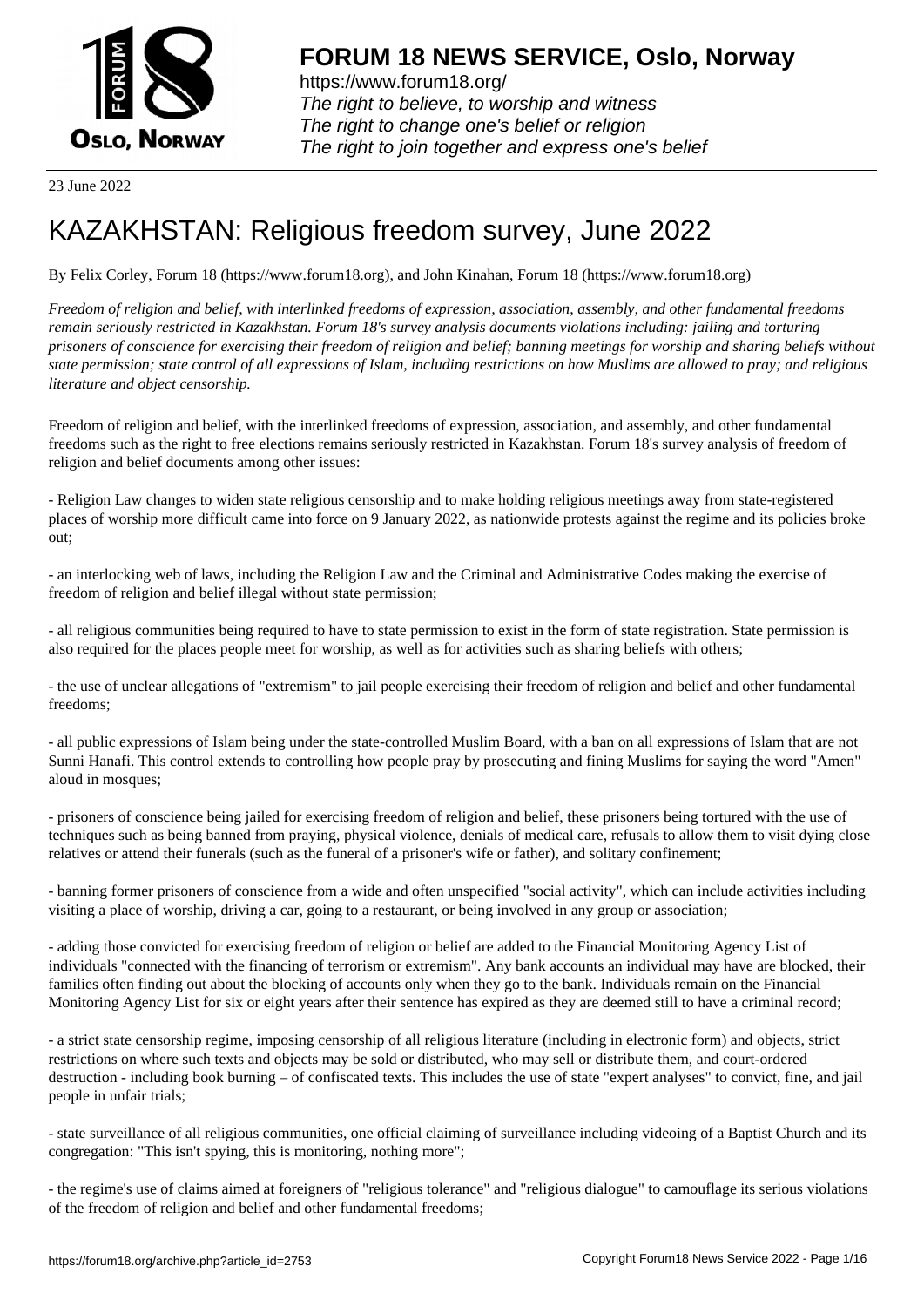- the regimeters (UN) Human Rights Council, despite ignoring multiple recommendations  $\mathcal{U}(\mathcal{A})$ Special Rapporteur on Freedom of Religion or Belief, Special Rapporteur on the rights to Freedom of Peaceful Assembly and of Association, the UN Special Rapporteur for Protecting Human Rights while Countering Terrorism, and the UN Human Rights Committee, among others.

## Context

Kazakhstan has the largest surface area of the five Central Asia countries, and has over 19 million people, the second largest population of the five countries. Government statistics state that just under 70 per cent of the population are ethnic Kazakhs and just over 3 per cent ethnic Uzbeks (both regarded as being of mostly Sunni Muslim background), just under 20 per cent ethnic Russians (regarded as being of Russian Orthodox or other Christian background). Around 12 per cent of the population are other ethnicities regarded as having a variety of religious backgrounds, including around 50,000 ethnic Dungans regarded as being of Sunni Muslim background. The figures do not necessarily indicate active participation in any religious or belief group.

Nursultan Nazarbayev ruled Kazakhstan from 1989, when it was part of the Soviet Union, to 2019. His chosen successor Kasym-Zhomart Tokayev, also a Soviet-era official, claimed in the last June 2019 presidential election to have gained over 70 per cent of votes. No election in Kazakhstan has ever been found to be free and fair (https://www.osce.org/odihr/elections/kazakhstan) by Organisation for Security and Co-operation in Europe (OSCE) election observers.

In January 2022 there were large scale nationwide demonstrations against the regime, initially against fuel price rises but rapidly embraced issues such as corruption and lack of democracy

(https://www.rferl.org/a/kazakhstan-protests-analysis-poverty-corruption/31641045.html). Tokayev banned mass meetings, without any evidence called peaceful protestors "terrorists"

(https://www.rferl.org/a/kazakhstan-deadly-unrest-missing-relatives/31663308.html), and ordered "security" forces to shoot to kill peaceful protestors without warning (https://www.rferl.org/a/kazakhstan-almaty-russia-csto-/31643323.html). The peaceful protests were infiltrated and turned violent in some areas

(https://www.rferl.org/a/majlis-podcast-kazakhstan-unrest-analysis/31656576.html), apparently connected to a power struggle in the government. Tokayev's order led to the killing (https://www.rferl.org/a/kazakh-protester-body/31663627.html), detention, and torture by the regime of unknown numbers of peaceful protestors

(https://www.rferl.org/a/kazakhstan-deadly-unrest-missing-relatives/31663308.html). Against the regime's legally-binding international human rights obligations the torture of many detainees has not been investigated

(https://www.hrw.org/news/2022/05/05/kazakhstan-no-justice-january-protest-victims), and the regime is prosecuting people the regime's forces tortured and shot

(https://eurasianet.org/shot-tortured-facing-jail-can-kazakhstan-deliver-justice-after-bloody-january).

The regime has been described as a "kleptocracy"

(https://www.chathamhouse.org/sites/default/files/2022-03/2022-03-29-uk-kleptocracy-problem-heathershaw-mayne-et-al.pdf) by Chatham House, and Transparency International's Corruption Perceptions Index 2021 ranked the country poorly at 102 out of 180 countries (https://www.transparency.org/en/countries/kazakhstan). Both the Nazarbayev and Tokayev families have amassed vast wealth (https://www.occrp.org/en/suisse-secrets/the-offshore-secrets-of-kazakhstans-president-tokayev). Similarly, Freedom House's Freedom in the World 2022 report (https://freedomhouse.org/country/kazakhstan/freedom-world/2022) noted that "corruption is widespread at all levels of government," and that "the media and civil society do not have a meaningful opportunity to provide independent commentary and input on pending laws and policies."

Human Rights Watch in its January 2022 World Report found that the regime "continued to claim it is pursuing human rights reforms, despite the absence of meaningful improvements in its rights record."

(https://www.hrw.org/world-report/2022/country-chapters/kazakhstan) In October 2021 the country was elected to the UN Human Rights Council despite "serious restrictions" on fundamental rights

(https://www.hrw.org/news/2021/07/07/kazakhstan-crackdown-government-critics) such as expression

(https://web.archive.org/web/20220623161932/http://www.adilsoz.kz/upload/FOE2020.doc), peaceful assembly, and association (https://web.archive.org/web/20211204034631/https://bureau.kz/wp-content/uploads/2021/04/2021\_report-pa.pdf) - for example the freedom to form non-state controlled independent trade unions

(https://www.hrw.org/news/2021/06/22/ilo-slams-kazakhstan-long-standing-labor-rights-abuses). The regime continues to commit serious human rights violations (https://www.hrw.org/europe/central-asia/kazakhstan).

Making the exercise of human rights dependent on state permission

The regime's basic approach appears to be that society must be under state control and so human rights – including the freedom of religion and belief - may only be exercised with state permission. Former UN Special Rapporteur on Freedom of Religion or Belief Heiner Bielefeldt noted in his August 2016 report (A/71/269 (https://undocs.org/A/71/269)) that this freedom is linked to other freedoms, including the freedom of expression, of peaceful assembly, and of association. "There can be no free religious community life without respect for those other freedoms, which are closely intertwined with the right to freedom of religion or belief itself," he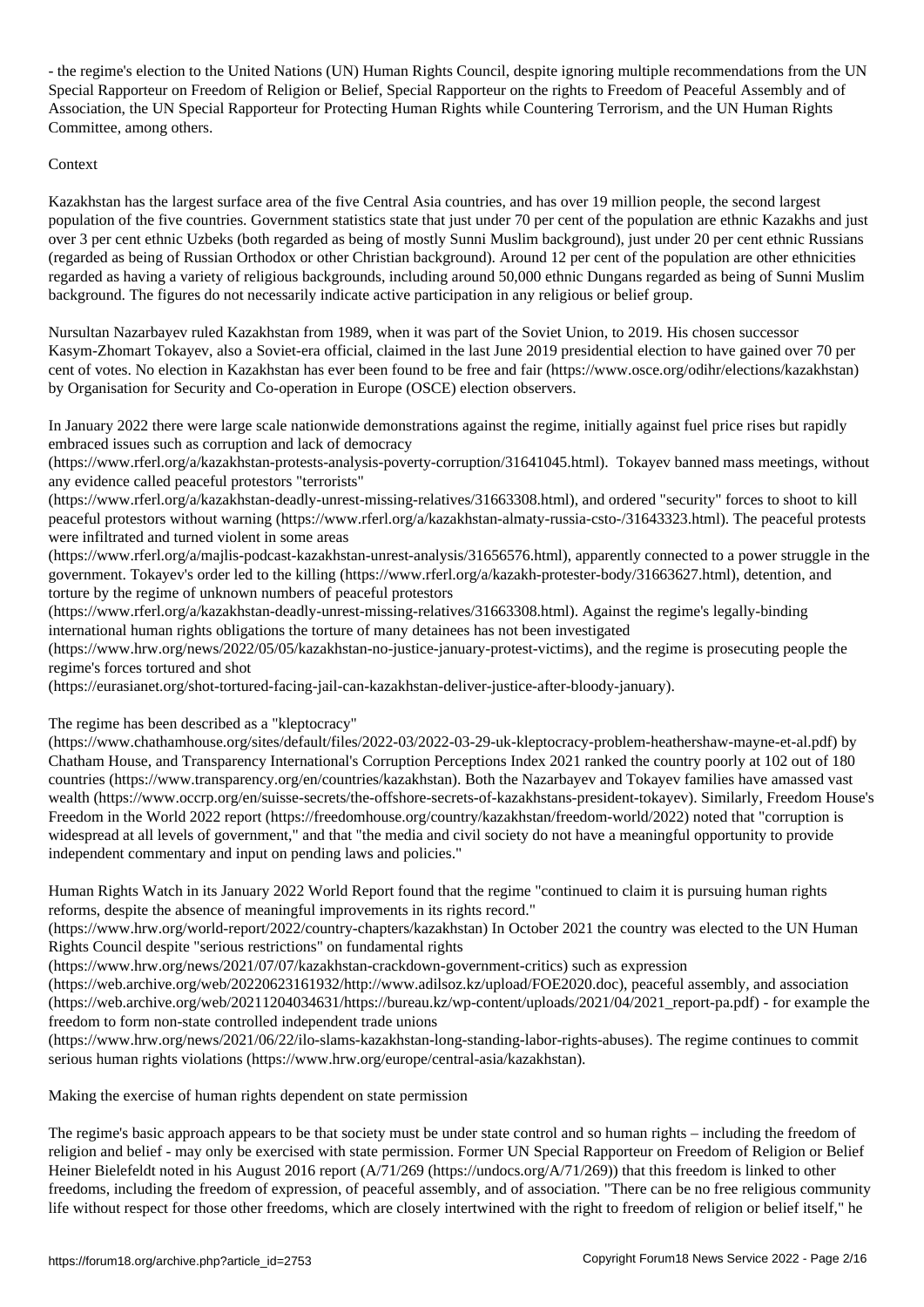All exercise of freedom of religion and belief without state permission is illegal, all mosques outside state control are banned, and all forms of Islam apart from Sunni Hanafi Islam are banned. There is strict censorship of all religious books such as the Bible and Koran, objects such as Russian Orthodox icons, and a ban on Islamic literature that is neither Hanafi Muslim nor Muslim Board approved. There are also strict limits on where texts and objects can be bought or given away. Religious communities without state permission to exist and who have under 50 adults are illegal. All discussion of faith by people without state permission, or not using state-approved texts, or outside state-approved locations, is banned. These restrictions flagrantly break the regime's legally-binding international human rights obligations.

"Dialogue" and "tolerance" without human rights?

The regime claims what it calls "religious tolerance" and "religious dialogue" using propaganda vehicles such as the regime's so-called "Congress of Leaders of World and Traditional Religions". An official organising these meetings described them to Forum 18 as being "for foreigners".

One participant in a Congress planning process, who wished to remain anonymous, described them as prepared "in Soviet style top-down fashion". A secular guest of the regime from a well-known intergovernmental organisation described to Forum 18 their "horrified amazement" when they witnessed other foreign guests present – including foreign religious leaders – ignoring both the regime's human rights violations, and the reality that genuine dialogue and tolerance can only happen if everyone can freely exercise all human rights.

# As the EU Guidelines on the promotion and protection of freedom of religion or belief

(https://www.eeas.europa.eu/sites/default/files/137585.pdf) note: "Religious tolerance as well as inter-cultural and interreligious dialogue must be promoted in a human rights perspective, ensuring respect of freedom of religion or belief, freedom of expression and other human rights and fundamental freedoms." Similarly, the Council of Europe's Strasbourg principles for Inter-religious dialogue (https://rm.coe.int/strasbourg-principles/1680a65e46) stress that it is essential that such dialogues must be "based on the respect for human dignity, human rights and fundamental freedoms, democratic principles and the rule of law."

The regime dislikes genuine open dialogue about its human rights record by the people it rules. Officials have warned some religious communities and others against participating in UN Human Rights Council Universal Periodic Reviews, and against meeting UN Special Rapporteurs on country visits. This has led many people to avoid meeting Special Rapporteurs or taking part in UPRs.

It appears to people within Kazakhstan that the regime, in collaboration with foreign guests at its propaganda events, wants to empty the language of dialogue and tolerance of any connection with the regime's legally-binding international obligations to ensure that everyone can exercise their freedoms of religion and belief

(https://www.ohchr.org/en/special-procedures/sr-religion-or-belief/international-standards), of expression, of peaceful assembly, and of association, along with other human rights and fundamental freedoms such as the right to participate in free elections.

## Latest restrictions

Amendments to the Religion Law (see below) to widen state religious censorship and to make holding religious meetings away from state-registered places of worship more difficult came into force on 9 January 2022, as nationwide protests against the regime and its policies broke out. The Religion Law amendments do not change the current situation of religious communities without state registration having no permission to exist. All exercise of freedom of religion or belief by them remains illegal. Among the new restrictions are:

Any state-registered religious community which wants to hold a pilgrimage or other event away from their own state-registered place of worship must:

- seek permission for such events from local administrations at least 10 working days in advance;

- and provide precise and exhaustive detail about the proposed event, some of which the religious community will find difficult to provide in advance. The precise details required include the date, start and end time, how people will get there, whether loud speakers will be used, and how many vehicles will be used as well as their travel route.

Local officials are given many ways to arbitrarily refuse such requests. Some fear local police might also apply the new rules to regular worship meetings in rented venues. Local officials have five working days from receiving the application to request extra information, if they think the planned activity or the information supplied is not in accordance with state requirements.

The state-registered religious community would then have two working days to submit a revised application. If the community fails to lodge the revised application on time, or fails to remove any unspecified inconsistencies in the application, officials can withhold permission up to two calendar days before the meeting or event is due to take place.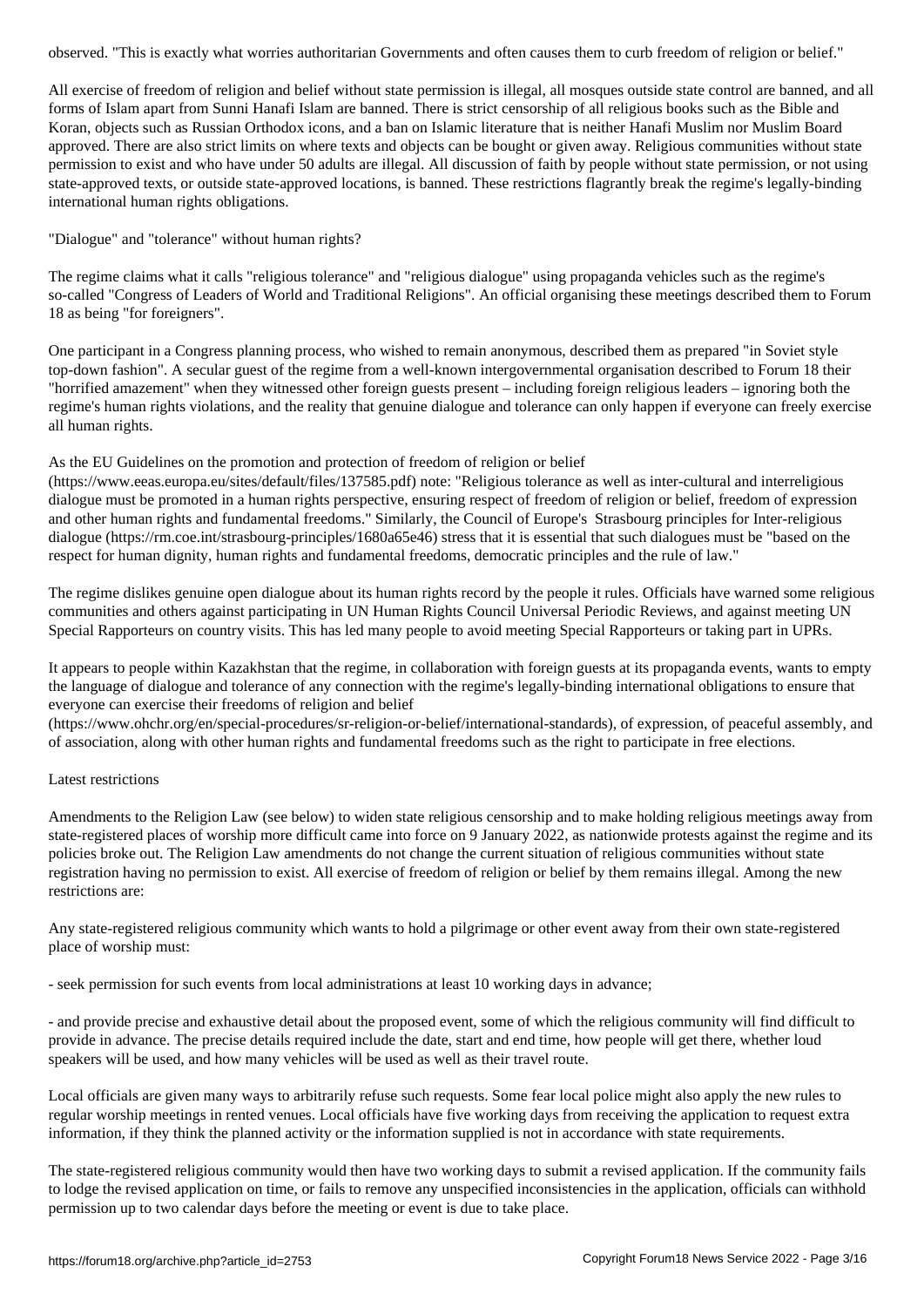. There are an application does not meet state requirements, has unspecified inconsistencies,  $\mathbf{r}$ incomplete or unacceptable in any way, are made by state officials. The only possibility of appeal is to resubmit an application.

"Communities would have arranged transport and amplifying equipment, and advertised the event, and then at the last minute receive news that the local authority had banned it, when it would be too late to get their money back," one religious leader told Forum 18 in August 2021.

It appears that only one-off special events registered religious communities want to hold away from their normal places of worship now require official permission in advance. "Actually, they did not need to make the new rules," a legal specialist who wished to remain anonymous told Forum 18. "They just needed to apply the existing procedures for public gatherings to religious events in public and open spaces". The Kazakhstan International Bureau for Human Rights and the Rule of Law has documented, in a report published on 6 April 2021

(https://web.archive.org/web/20211204034631/https://bureau.kz/wp-content/uploads/2021/04/2021\_report-pa.pdf), that the regime repeatedly severely restricts exercise of the right of peaceful assembly and to hold demonstrations.

The legal specialist stated that everything will depend on how the police and other state agencies enforce the new law. "If they apply these new rules only in cases of religious services in public and open spaces (such as events in public squares or big congresses at a stadium), I do not see serious problems," the legal specialist told Forum 18. "If they apply these rules to regular religious services in rented buildings or offices, it will negatively impact many religious communities".

The legal specialist also questioned whether ordinary police officers would know that the new requirements would not apply to religious communities meeting in rented premises. Many Protestant, Jehovah's Witness, and Hare Krishna communities are among those which do not own their own buildings and meet in such premises. "Much will depend on the instructions of religious affairs authorities and the discretion of local or national officials."

The amendments describe seeking permission for such religious meetings from local administrations as "notification". But as officials must give permission before such meetings are allowed, this represents a requirement for advance state permission to exercise human rights, one human rights defender told Forum 18.

The amendments also widen the scope of religious material subject to prior compulsory state censorship (see State Censorship section below). They include an addition to the Religion Law to define "informational material of religious content" as "printed, electronic and other information of religious character on any device, including textual links".

The Information and Social Development Ministry (which the Religious Affairs Committee is part of) has separately prepared other draft amendments to the Religion Law and the Administrative Code. It is unclear if these are still under consideration.

## Religion Law

The main justifications for freedom of religion and belief violations are the Religion Law with its corresponding Administrative Code Articles 489 ("Leading, participating in, or financing an unregistered, halted, or banned religious community or social organisation") and 490 ("Violating the Religion Law") (see below). The main currently relevant Religion Law provisions are outlined below.

In January 2017 new restrictions came into force, imposing among other things new Religion Law punishments for sharing the beliefs of religious communities which do not have state permission to exist, more religious literature censorship, and foreign pilgrimage controls. They were part of a wide-ranging Law on Amendments and Additions to Various Laws on Questions of Countering Extremism and Terrorism, prepared by the National Security Committee (KNB) secret police.

The law was rapidly produced after the regime arrested and jailed many who took part in nationwide land privatisation protests, and after June 2016 shootings in Aktobe. The regime immediately blamed "the non-traditional religious movement Salafism", without producing evidence for its claims.

Compulsory registration to gain state permission to exist

As noted in the OSCE / Council of Europe Venice Commission Guidelines on the Legal Personality of Religious or Belief Communities (https://www.osce.org/files/f/documents/9/9/139046.pdf): "State permission may not be made a condition for the exercise of the freedom of religion or belief".

Yet under the Religion Law, all religious communities were required to apply for re-registration – state permission to exist – by 24 October 2012. The regime used this process to close many religious communities, including mosques, and announced closures with apparent pride. Communities complained of arbitrary and flawed decisions, as well as pressure exerted by local authorities on people to withdraw their signatures from founding documents.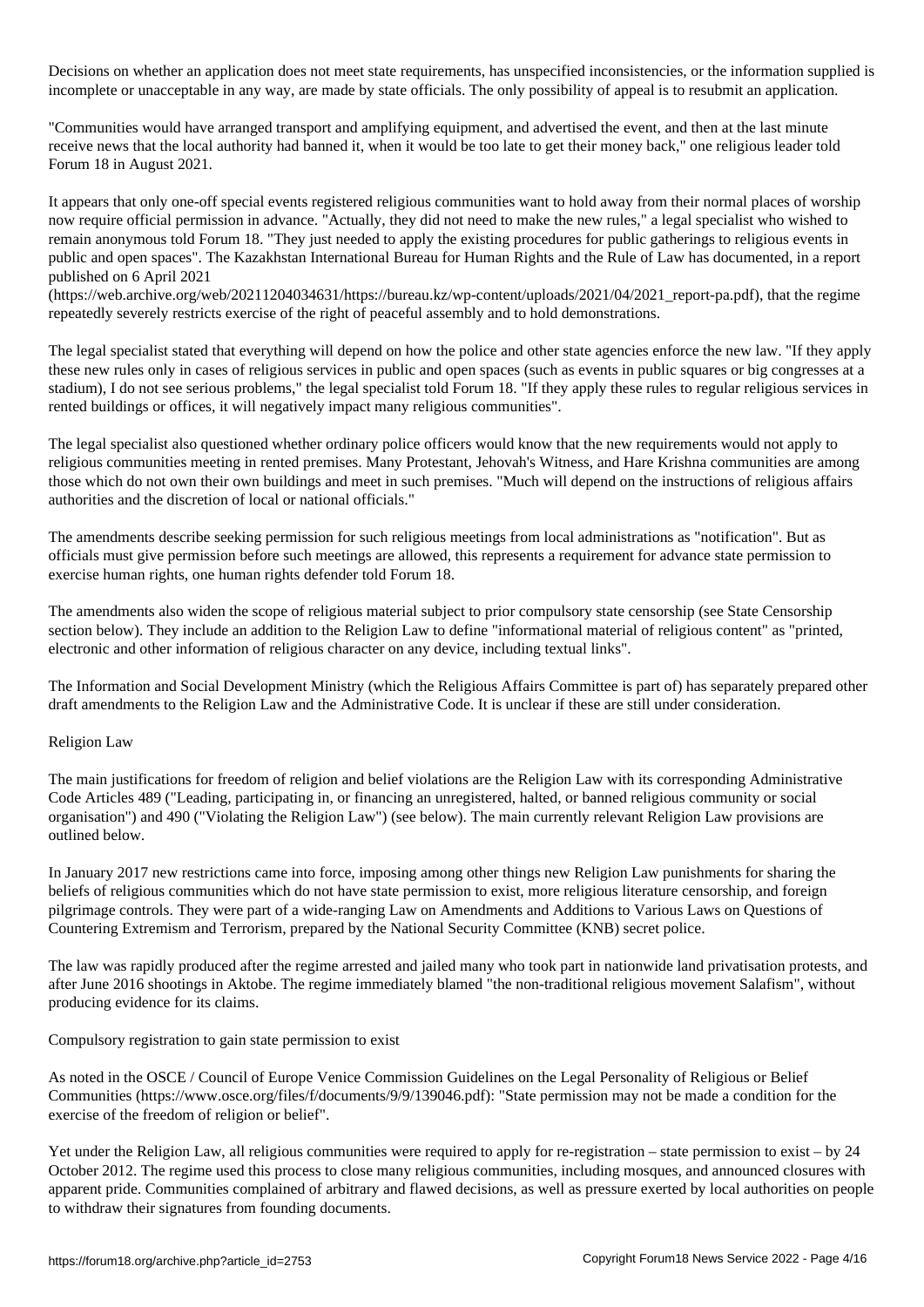$\mathcal C$  volume  $\mathcal C$  voluntarily communities to  $\mathcal C$  and the fine state of  $\mathcal C$ unlawful. Similarly, a local official told the imam of the Tautan Molla Mosque in Prishakhtinsk that "he will close down our Mosque, and even demolish the Mosque building with a bulldozer".

The forced closures affected people's willingness to exercise their freedom of religion and belief in association with others. "Now our believers are afraid each time they gather for worship", a Kazakh religious leader told Forum 18.

Complex registration system

Members of many religious communities have described the registration process as "complex", "burdensome", "arbitrary", "unnecessary" and "expensive". But few religious communities were prepared to discuss the process, for fear of state reprisals.

Against international human rights law, all exercise of freedom of religion and belief by a group of people without state permission is banned.

There are three permitted types of registration:

- local (which needs at least 50 adult citizen members within one region of the country or main town);

- regional (which needs 500 adult citizens belonging to at least two different registered local religious organisations, each with at least 250 adult citizens);

- and national (which needs at least 5,000 adult citizens from all regions of the country, the capital and all major towns, with at least 300 members in each of those territories).

Local and regional organisations are only allowed to function in the geographic area they are registered in.

Among the registration requirements, a religious organisation must have "a united faith .. and spiritual orientation of its activity" and explain "the fundamental religious ideas .. attitude to marriage and the family, education and health .. and attitude to the realisation of the constitutional rights and obligations". Terms such as "a united faith" are unclear and undefined, facilitating arbitrary state refusals of permission to exist. Such official review and approval of beliefs as a precondition for exercising human rights is against international law.

Apart from the Muslim Board (see below), the only religious community to be re-registered without apparent problems was the Catholic Church under an agreement with the Holy See which Kazakhstan hastily ratified in September 2012.

Even if registered, freedom of religion and belief may only be exercised "in religious buildings and their assigned territory, in places of worship, offices and premises of religious associations, in cemeteries and in crematoriums, and inside homes and dining halls if needed on condition that they respect the rights and interests of nearby residents". Any new place of worship requires the approval of the local administration.

Sharing beliefs in any way can only be done by formally-designated "missionaries" appointed by registered religious organisations, and who must have state approval every year. They can only use state-approved material and can only operate in state-approved places. All discussion of faith by people without state permission, or not using state-approved texts, or outside state-approved locations, is banned.

Only regional and national registered religious organisations are allowed to train clergy, and only if they can gain state permission to do this.

Administrative Code Article 489

Official allegations that the Religion Law has been broken should invoke an article of the Administrative or Criminal Codes, and mainly need to be prepared by prosecutors or other agencies for trial in a court.

However, the 2015 Administrative Code Article 489 ("Leading, participating in, or financing an unregistered, halted, or banned religious community or social organisation") gave police new powers to fine people with no court hearing.

Article 489, Part 9 punishes: "Leadership of an unregistered, halted, or banned religious community or social organisation" with a fine of 100 Monthly Financial Indicators (MFIs).

The MFI is set annually, and currently (June 2022) 50 MFIs is equivalent to about one month's average wages for an individual in formal work.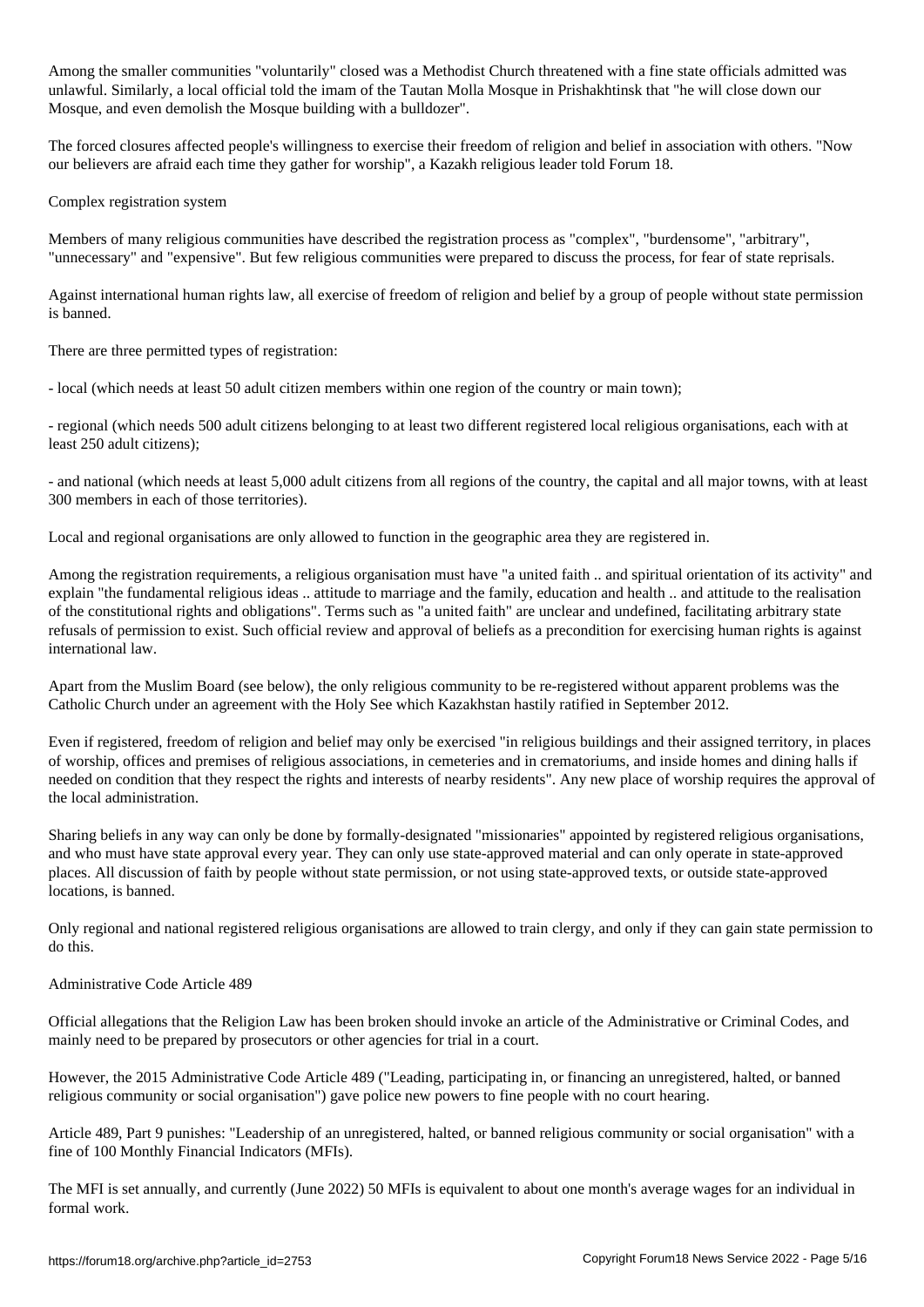Article 489, Part 10 punishes: "Participation in an unregistered, halted, or banned religious community or social organisation" with a fine of 50 MFIs.

Article 489, Part 11 punishes: "Financing an unregistered, halted, or banned religious community or social organisation" with a fine of 200 MFIs.

It is possible to challenge such police fines, however this is more difficult than lodging an appeal to a higher court against a lower court decision.

Administrative Code Article 490

Administrative Code Article 490 ("Violating the Religion Law") punishes a variety of "offences". As is usual with the Administrative and Criminal Codes, "offences" and "crimes" are often not precisely defined, leaving much room for arbitrary official actions.

Administrative Code Article 490 states:

"- Part 1. Violating the requirements of the Religion Law for:

1) conducting religious rites, ceremonies and/or meetings;

2) carrying out charitable activity;

3) import, manufacturing, production, publication and/or distribution of religious literature and other religious materials, and items for religious use;

[The January 2017 amendment to Point 3 added "manufacturing" to the list of banned activities.]

4) construction of religious buildings, and changing the profile (functional purpose) of a building into a religious building;

shall result in a fine on physical persons of 50 times the MFI;

and on legal persons [communities with state permission to exist] of 200 times the MFI with suspension of their activity for a term of three months."

"- Part 2. Impeding lawful religious activity as well as violation of the civil rights of physical persons on grounds of their religious views or insulting their feelings or profanation of items, buildings and places revered by followers of any religion, unless there are signs of criminally punishable actions,

shall result in a fine on physical persons of 50 times the MFI;

and on legal persons of 200 times the MFI.

- Part 3. Carrying out missionary activity without state registration (or re-registration), as well as the use by missionaries of religious literature, information materials with religious content or religious items without a positive assessment from a religious studies expert analysis, and spreading the teachings of a religious group which is not registered in Kazakhstan,

shall result in a fine on Kazakh citizens of 100 times the MFI;

and on foreigners and stateless persons of 100 times the MFI with administrative deportation from Kazakhstan.

- Part 4. A religious association carrying out activity which is not defined in its charter,

shall result in a fine of 300 times the MFI with suspension of activity for three months.

- Part 5. Engagement by a religious association in political activity as well as participation in the activity of political parties and/or rendering them financial assistance, interference in the activity of state agencies, or the assumption by members of religious associations of the functions of state agencies or officials,

shall result in a fine of 300 times the MFI with suspension of activity for three months.

- Part 6. Creation of organisational structures of religious organisations in state agencies, organisations and entities, as well as in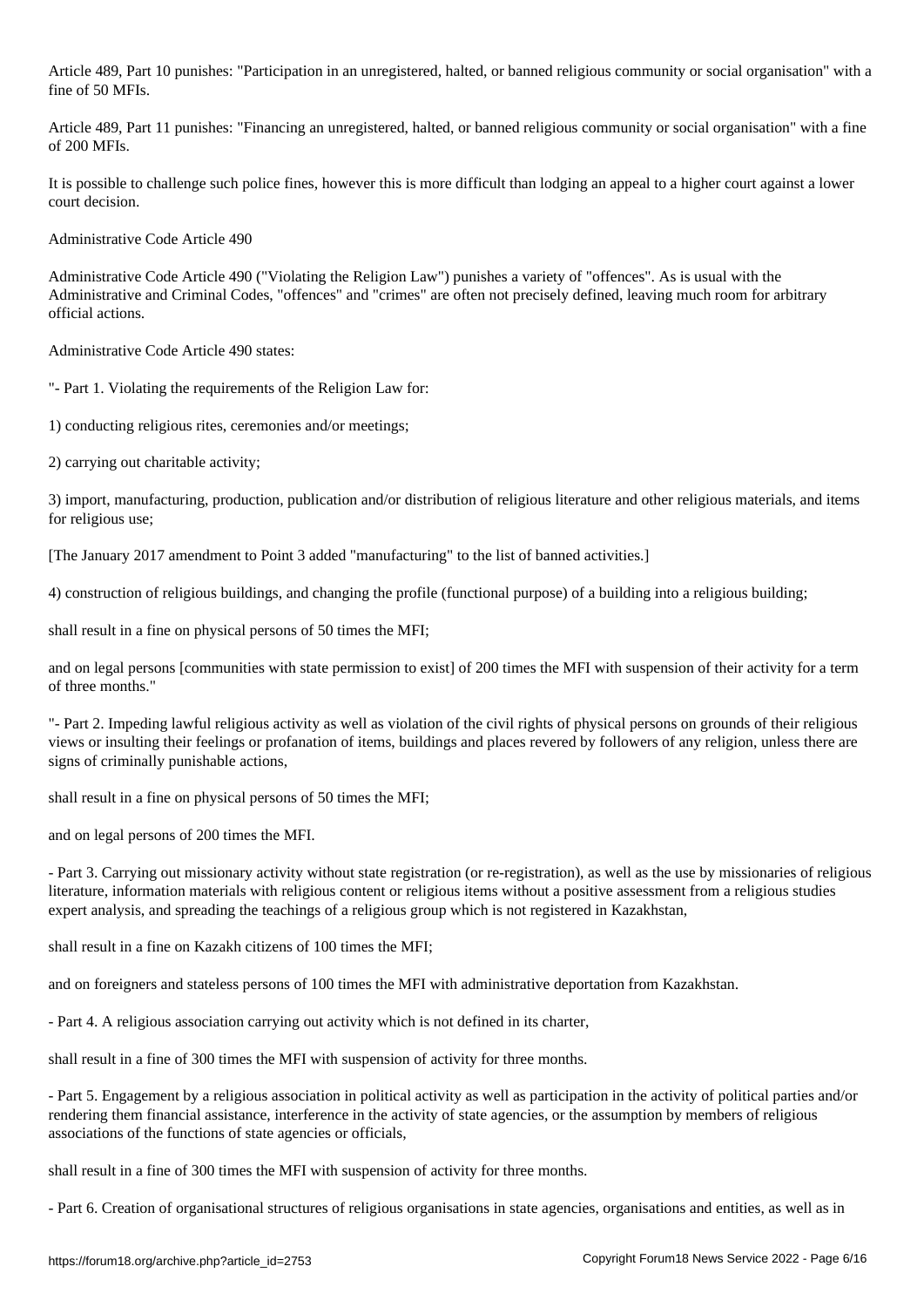shall result in a fine on officials of 100 times the MFI;

and on legal persons of 200 times the MFI.

- Part 7. Leadership of a religious association by a person assigned by a foreign religious centre without the consent of the authorised state agency,

as well as the leader of a religious association not taking measures not to allow the involvement and/or participation of children and young people under 18 in the activity of the religious association when one of the parents or their other legal representatives objects,

[Part 7 facilitates state pressure against children or young people, parents - even separated or divorced parents - and guardians involved in a religious community state officials dislike. It also allows pressure against anyone involved in such communities.]

shall result in a fine of 50 times the MFI with administrative deportation from Kazakhstan.

- Part 8. Actions or lack of actions resulting in repeated breaking of Parts 1, 2, 3, 4, 5 and 7 of this Article, repeated within one year of an administrative penalty being imposed,

shall carry a fine on physical persons of 200 times the MFI;

on officials of 300 times the MFI;

and on legal persons of 500 times the MFI with banning of their activity."

- Deportation from Kazakhstan for Kazakh citizens?

Part 7 imposes fines on and deportation of anyone breaking that part of Article 490. This could theoretically lead to a court ordering the deportation from Kazakhstan of a Kazakh citizen. Human rights defender Yevgeni Zhovtis, of the Kazakhstan International Bureau for Human Rights and the Rule of Law, told Forum 18 that he thinks that this is "just carelessness on the part of the officials working on the text. Probably deportation will only be imposed if the concerned person is a foreigner or a stateless person."

### Exit bans

People who refuse to pay Administrative Code Articles 489 and 490 fines – which as those fined frequently note violate international human rights obligations – are often placed on Justice Ministry lists banning foreign travel.

Human rights defender Zhovtis, of the Kazakhstan International Bureau for Human Rights and the Rule of Law, noted that this "double punishment" is not governed by any law. He pointed out that "officials of the Justice Ministry's Committee for the Execution of Court Judgments simply take the decision and individuals don't have the proper opportunity to challenge this in court".

## Criminal Code Article 174

Criminal Code Article 174 is often used against political opposition, trade unionists, and people exercising their freedom of religion or belief. This punishes: "Incitement of social, national, clan, racial, or religious discord, insult to the national honour and dignity or religious feelings of citizens, as well as propaganda of exclusivity, superiority or inferiority of citizens on grounds of their religion, class, national, generic or racial identity, committed publicly or with the use of mass media or information and communication networks, as well as by production or distribution of literature or other information media, promoting social, national, clan, racial, or religious discord".

Part 1 punishes these actions committed by individuals, who if convicted face two to seven years imprisonment, or two to seven years restricted freedom. Restricted freedom means individuals living at home, but without being able to leave their town or city without state permission and often with a ban on visiting restaurants, cafes, bars, or places of public entertainment.

Part 2 punishes these actions "committed by a group of persons, a group with prior planning, repeatedly, with violence or threat of violence, or by an official, or by the leader of a public association". Those convicted face five to 10 years imprisonment, "with deprivation of the right to hold specified positions or to engage in specified activity for up to three years".

All known prisoners of conscience convicted under Article 174 have been added to the Finance Ministry Financial Monitoring Committee List of individuals "connected with the financing of terrorism or extremism" (see below).

Criminal Code Article 174 has been strongly criticised by Kazakh and international human rights defenders, including the United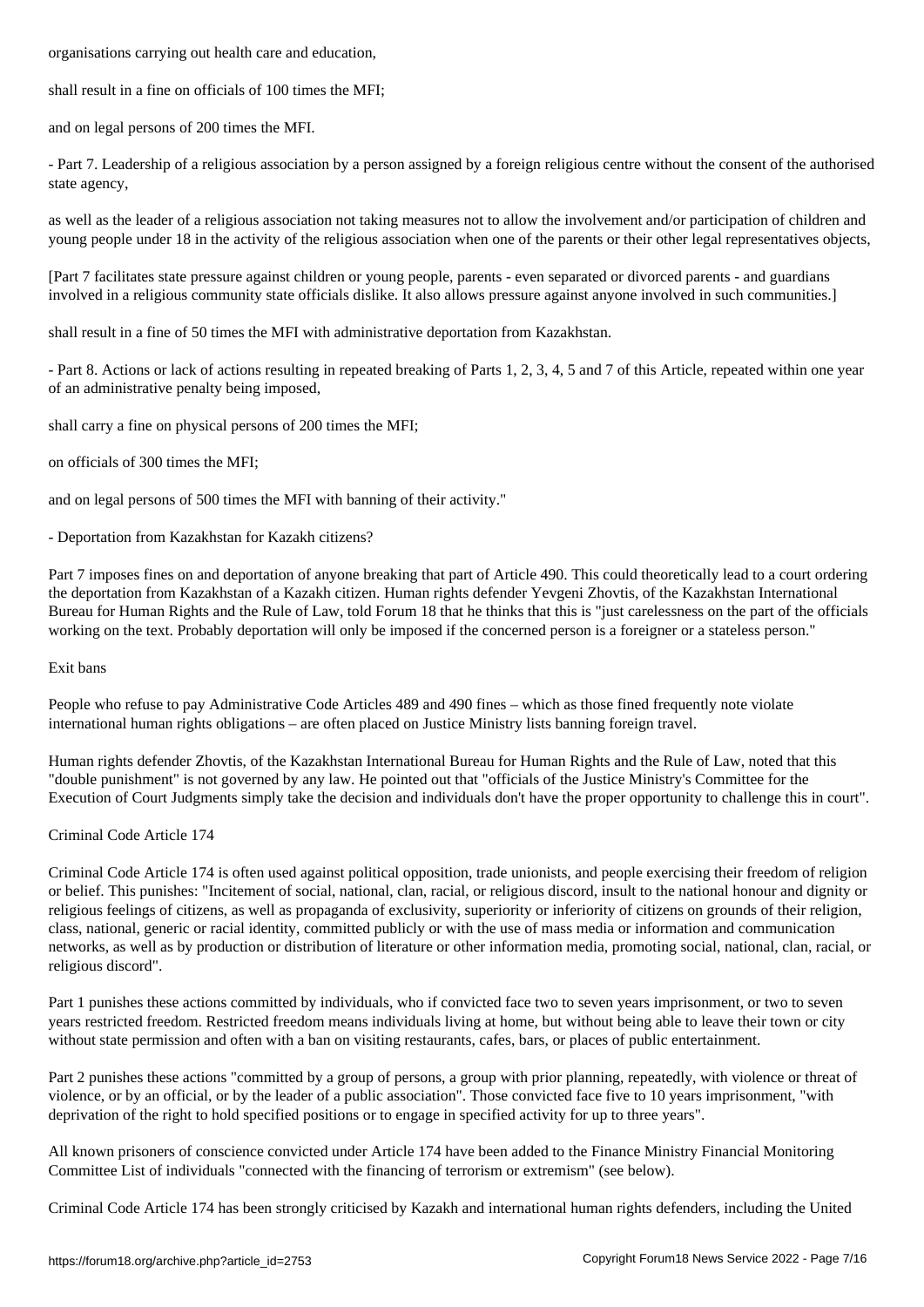Rapporteur on the rights to Freedom of Peaceful Assembly and of Association. For example, Fionnuala Ní Aoláin, UN Special Rapporteur for Protecting Human Rights while Countering Terrorism, in her January 2020 report (A/HRC/43/46/Add.1 (https://undocs.org/A/HRC/43/46/Add.1)) after her 2019 country visit found that Article 174 is "the most commonly used article against civil society activists in Kazakhstan, broadly criminalizes incitement to social, national, tribal, class, racial or religious discord, all of which are extremely vague grounds, and fails to provide genuine protection to individuals belonging to minority groups."

She noted that "prison sentences for those successfully convicted are significant, particularly for leaders of public associations. This latter element appears to target civil society groups and activists." Special Rapporteur Ní Aoláin also noted the regime's "subjectivity in determining what can be considered extremist." She observed that "this is largely done on the basis of the opinions of government-appointed and security-cleared "experts" (linguists, philologists, psychologists, theologians and political scientists) who are called upon to determine whether any document, statement or group contains an extremist element. Once this opinion is obtained, it is very difficult in practice to refute or counter."

Special Rapporteur Ní Aoláin stated that she "fully concurs" with the 2016 UN Human Rights Committee Concluding Observations (CCPR/C/KAZ/CO/2 (https://undocs.org/CCPR/C/KAZ/CO/2)) that "the broad formulation of the concepts of 'extremism', 'inciting social or class hatred', and 'religious hatred or enmity' in national law are used to unduly restrict freedoms of religion, expression, assembly and association".

Special Rapporteur Ní Aoláin added that "the counter-terrorism and extremism regimes provide excessive leeway to the authorities to target and silence those who peacefully question the established order, including various civil society actors, human rights defenders, trade unionists, journalists, bloggers, and members of marginalized communities or of communities legitimately exercising their religious freedoms. The overwhelming focus on extremism has no justification under international law".

Restrictions on the majority religious community

The regime has closed all independent and ethnic mosques, as well as Ahmadi Muslim communities. Only one Islamic organisation – the state-controlled Muslim Board – is permitted to exist. The state insists that all mosques must be controlled by the Board and be Sunni Hanafi. All other mosques and Islamic literature are banned. In at least one case state officials threatened to use a bulldozer to demolish an independent mosque, if it did not join the Muslim Board. One objection mosques had to joining the Board is that it takes one third of mosque financial income. The state tries to control how people pray by prosecuting and fining Muslims for saying the word "Amen" aloud in mosques.

Even before the Religion Law was adopted, officials were insisting that all independent mosques must close. There is no "legal" basis for such demands, or evidence for official claims that "they will breed terrorists". The Justice Ministry has denied all re-registration applications by non-Muslim Board Islamic communities. The Muslim Board is registered as one legal entity with all mosques in the country as its branches. Islam is the only religious community on which the state imposes such a monopoly.

Regime and Muslim Board officials used a variety of tactics to force independent mosques to join the Board or close – including as noted above threats to use bulldozers to demolish an independent mosque. In the case of the Din-Muhammad Tatar-Bashkir Mosque in Petropavl, heavy state pressure caused attendance at prayers to drop from hundreds to tens because "people are afraid of the authorities", community members told Forum 18. They also thought the pressure caused the June 2015 death from a heart attack of their Imam, Rafael Ryazapov. Later that year the Mosque joined the Board.

All Ahmadi Muslim mosques throughout Kazakhstan were closed in April 2012, re-registration being refused as their Almaty community's "statute did not qualify under the expert opinion". Religious Affairs Committee "expert analysis" is required for any community to be permitted to exist. It is now illegal for Ahmadi Muslims to meet for worship.

All mosques are controlled by the Board and must be Sunni Hanafi. All other mosques are banned, including other schools of Sunni Islam (such as Hanbali or Shafi), Shia, Ahmadi, or independent Sunni Hanafi mosques. State censorship has banned all Islamic literature that is neither Hanafi Muslim nor Muslim Board approved (see below).

All mosques must give the Board 30 per cent of their income, and have their imams appointed by the Board with no consultation. Imams must only read out sermons at Friday prayers which have been provided by the Board. Independent mosques strongly objected to these restrictions, which make Muslim exercise of freedom of religion and belief even more restricted than the freedom of religion and belief of those who follow other beliefs.

The state also subjects Muslim communities to language restrictions which do not apply to other communities. Mosques must use Kazakh rather than other languages such as Russian, Tatar, Chechen, or Azeri for sermons. Unlike communities of other faiths (eg. Russian Orthodox, Armenian Apostolic, or Jewish) mosques cannot have an ethnic affiliation in their name.

State control also includes targeting ethnic minorities. In Kordai District of Zhambyl Region, along the southern border with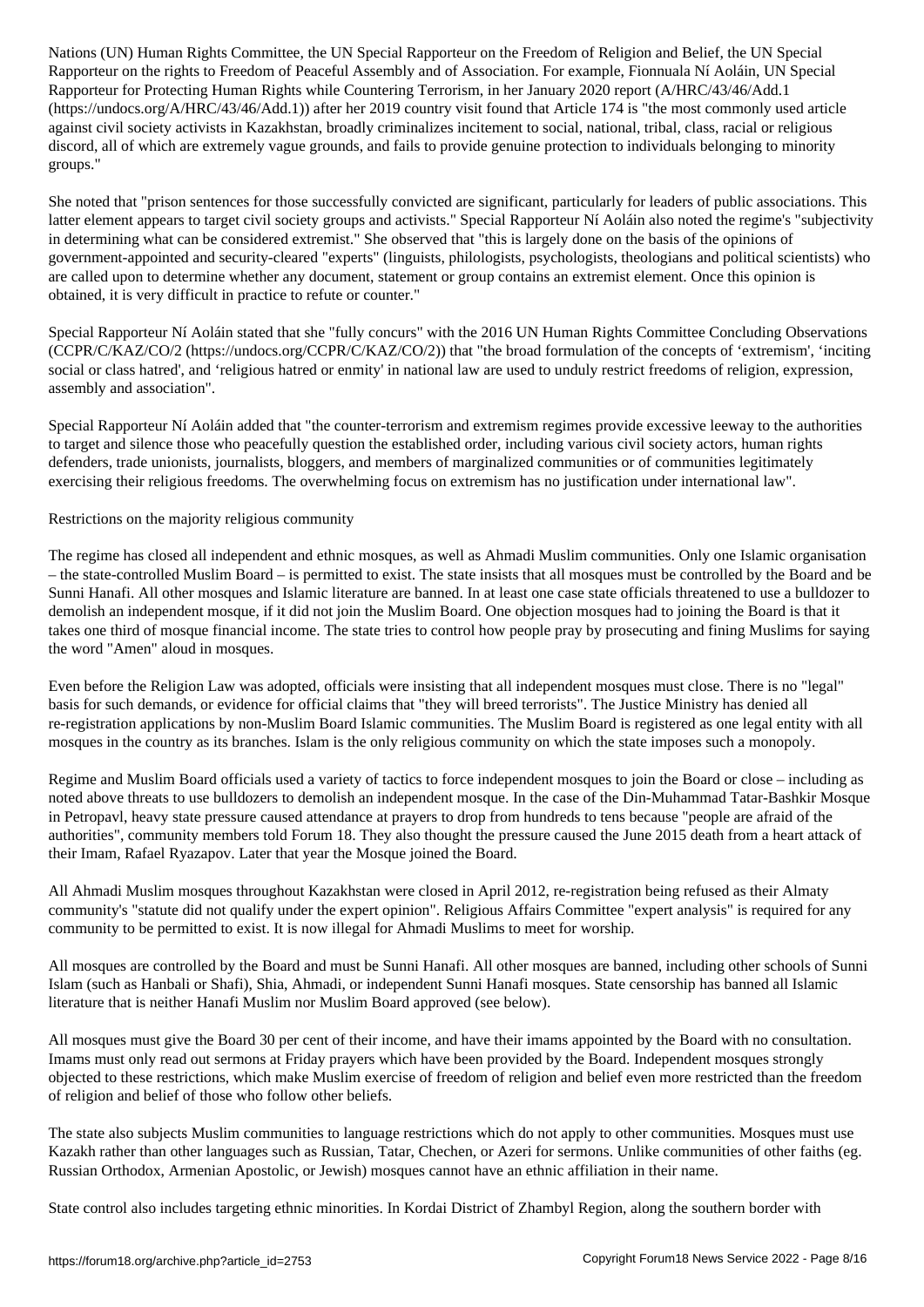local wages in 2021. These two prosecutions bring to 11 the number of known prosecutions of ethnic Dungan Muslims from Kordai District for leading such Koran classes for children since August 2018. All were identified by police conducting "preventative measures", but Maksat Erezhepov, head of Kordai District Police, denied to Forum 18 in April 2021 that there was any "ethnic factor" in the prosecutions.

The state also restricts the ways Muslims can pray. In November 2016 the state-controlled Muslim Board banned saying out loud the word "Amen" ("Amin" in Kazakh, derived from Arabic) in mosques. In 2021 at least 12 Muslims are known to have been prosecuted and fined for praying in mosques in ways that the state-controlled Muslim Board has banned, for example by using the word "Amen". Most fines in 2021 for this "offence" were the equivalent of about three weeks' average wages, with some being the equivalent about a month's average wages.

"I am an adherent of the Hanbali school and consider it necessary to pray the word 'Amen' aloud," a Muslim who wished to remain anonymous for fear of state reprisals told Forum 18. "But after imams halted the prayers because I prayed the word aloud I had to stop and say it to myself just to avoid conflict."

A lawyer in one case unsuccessfully argued that the ban on saying Amen aloud "violates the constitutional rights of citizens who belong to the Shafi or Hanbali schools as, in those schools, saying the word 'Amen' aloud is permitted". After being contacted by Muslim Board-appointed imams, local religious affairs officials prepare prosecution cases under Administrative Code Article 490 ("Violating the Religion Law") (see above). Attempting to justify the state dictating how people should pray, Meiram Kikimbayev, Chief Specialist of Atyrau Region's Religious Affairs Department, told Forum 18 that "the word 'Amen' is not important. What is important is the violation of collective prayers, which represents obstruction of lawful religious activity".

Prisoners of conscience jailed for exercising freedom of religion and belief

Prisoners of conscience jailed for exercising freedom of religion and belief have in the past primarily been alleged adherents of Muslim missionary movement Tabligh Jamaat. Independent observers in the country state that its activities peacefully encourage greater Muslim religious observance. The regime has repeatedly refused to explain what, if any, crime the alleged Tabligh Jamaat adherents have committed, one verdict claiming the is "intolerant" towards Shia Islam – even though the regime itself has banned all Shia mosques and literature. A Seventh-day Adventist and Jehovah's Witnesses have also been jailed for their exercise of freedom of religion and belief.

There are 9 individuals (all of them Sunni Muslim men) currently known to be serving prison sentences to punish them for exercising freedom of religion or belief. None are known to be associated with Tabligh Jamaat.

Five of the 9 prisoners of conscience were members of an online Muslim discussion group: Beket Mynbasov, Samat Adilov, Nazim Abdrakhmanov, Ernar Samatov and Bolatbek Nurgaliyev. In October 2018, the KNB secret police arrested nine Muslim men from different parts of the country who had been among the 171 members of a Muslim discussion group on the WhatsApp messaging service. The members had exchanged thousands of messages since it was set up in December 2013. The KNB started looking at the messages in August 2018, and all nine Muslims were jailed in 2019 and 2020.

The five prisoners of conscience remain jailed despite the United Nations Working Group on Arbitrary Detention in October 2021 calling (Opinion A/HRC/WGAD/2021/33

(https://www.ohchr.org/sites/default/files/2021-11/A\_HRC\_WGAD\_2021\_33\_AdvanceEditedVersion.pdf)) for them to be "immediately" freed and compensated for their imprisonment. The Working Group "established that their arrest, detention and imprisonment resulted from their exercise of the rights to freedom of religion or belief and to opinion and expression", and stressed that "no trial" of the men "should have taken place".

A further four Muslim men from the online Islamic discussion group have been freed from prison, but are serving the rest of their sentences at home under restrictions. None have had their sentences or being compensated for being wrongly prosecuted and jailed

The remaining four current prisoners of conscience were mainly jailed for posting Islamic talks online: Galymzhan Abilkairov, Dilmurat Makhamatov, and Dadash Mazhenov. In one case (Imam Abdukhalil Abduzhabbarov) the charges appear to stem from peaceful disagreements with official imams between 2004 and 2006 before he moved to Saudi Arabia. Imam Abduzhabbarov was extradited from Saudi Arabia before being jailed.

In the most recent known jailing, after being arrested in April 2018, jailed, tortured, acquitted, and put on trial again, 30-year-old Sunni Muslim Dadash Mazhenov was on 13 October 2020 jailed for seven years and eight months on the same "terrorism" charges he faced in 2018. His "crime" was that in 2015 he posted on his VKontakte social media page four talks by Muslim teacher Kuanysh Bashpayev, but had removed them before a court in 2017 banned the talks as "extremist".

Yevgeny Zhovtis of the Kazakhstan International Bureau for Human Rights and Rule of Law told Forum 18 in October 2018 that the trials were not "free and fair", and noted that "there is no evidence that .. Mazhenov practised any terrorism or extremism. Such trials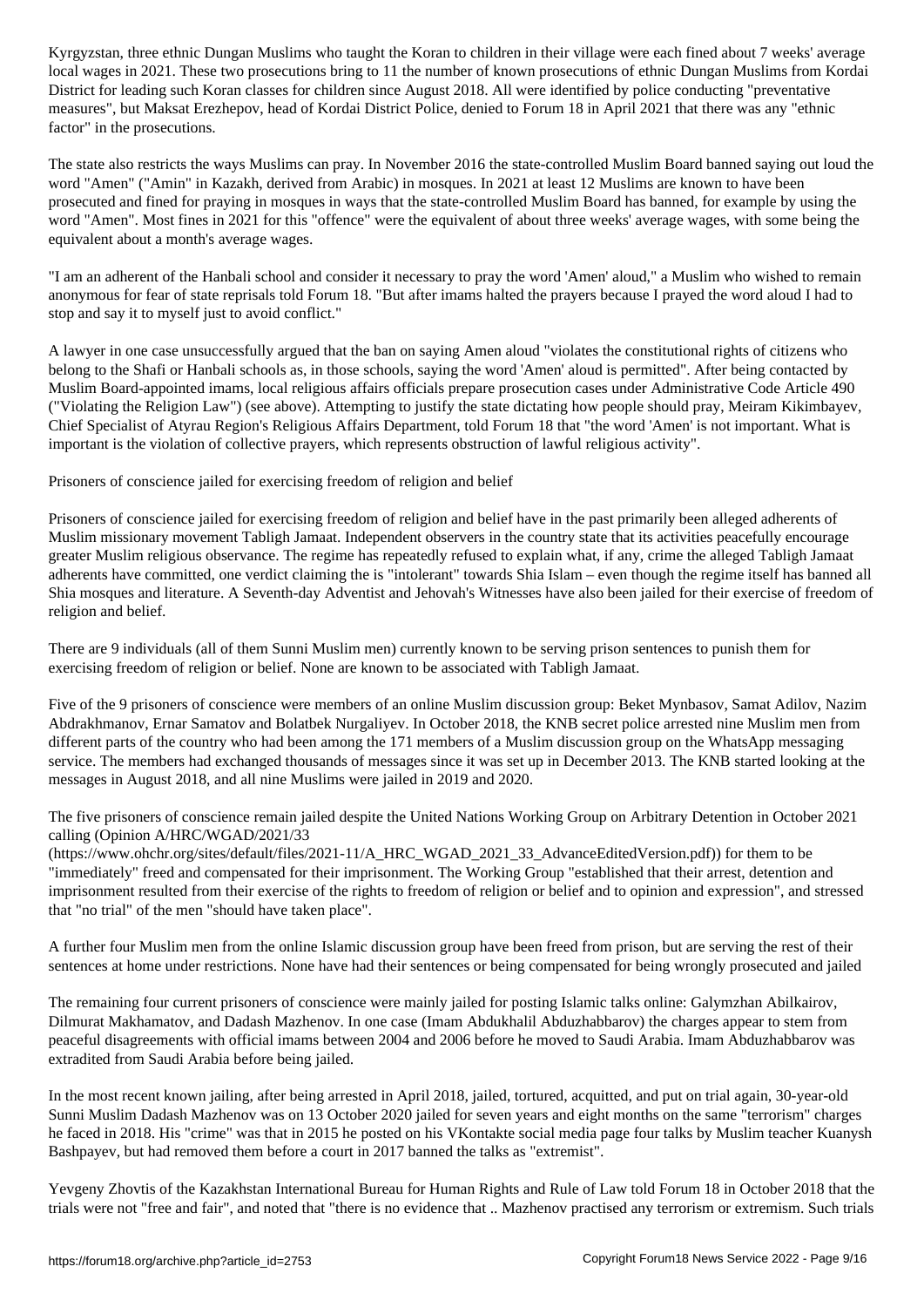Three leaders of Almaty's New Life Pentecostal Church (who currently live in the United States) were given jail terms in absentia in July 2019 for between four and five years. Zhovtis of the Kazakhstan International Bureau for Human Rights and the Rule of Law described the case as "complete drivel". New Life Church was told its problems would end if it paid money to officials or collaborated with the KNB secret police. Should the three pastors return to Kazakhstan they expect to be arrested and jailed.

## Post-prison continuing punishments

Even when jail sentences are complete, punishment does not stop. Many individuals who have completed prison terms or restricted freedom sentences are still under often vague post-jail bans on specific activity.

Post-prison bans on specific activity, such as visiting specific places or sharing faith, can be handed down when the prison sentence is imposed. For those convicted of exercising their freedom of religion or belief, such bans – which can be vaguely worded - often include bans on visiting places of worship or sharing their faith with others. Prisoners facing post-prison bans on unspecified "social activity" have been left without any information about what is banned, or only told of specific conditions two days before release.

At least some of those jailed for exercising freedom of religion or belief face other restrictions on a wide range of activities. Typically, during sentences of restricted freedom individuals live at home, but are not able to leave their town or city without state permission. They are often also banned from visiting restaurants, cafes, bars, or places of public entertainment. Some have had their driving licences taken away on conviction, depriving them of the right to drive. who is serving the rest of his term under probation after early release from prison, is one of those affected.

Such post-prison bans are also used against individuals punished for activities other than exercising freedom of religion or belief. On 4 February 2021, prisoner of conscience Maks Bokayev left his prison in Atyrau after completing a five-year term to punish him for planning to hold demonstrations against proposed changes to the Land Code which would have allowed the sale of farmland to foreigners. Part of his sentence was a post-prison three-year ban on engaging in then-unspecified "social activity".

On 2 February 2021, Bokayev was banned from taking part in a wide range of public activities, including "membership and participation in the activity of social organisations, including political parties, religious organisations, public movements, professional unions, and self-regulating organisations founded on voluntary membership (participation)". "They tried to close all loopholes," he told Forum 18. "They want to exclude me from having any public stage. This includes preventing me from being in any religious organisation". Another released prisoner of conscience jailed at the same time for the same reason has never been told what "social activity" they are banned from.

Bokayev stressed that the restriction on any religious activity remains unclear. "I'm not a religious person – I don't go to mosque and don't recite prayers," he told Forum 18. Yet he remains concerned about the denial of his rights. "Maybe one day I'll have a revelation and will want to attend or build a place of worship. Officially I wouldn't be able to do so".

Almost all those convicted for exercising freedom of religion or belief are added to the Financial Monitoring Agency List of individuals "connected with the financing of terrorism or extremism". Being added to the List means that any bank accounts an individual may have are blocked with no further legal process. Their families often find out about the blocking of accounts only when they go to the bank. Families are allowed to withdraw only small amounts for daily living if they do not have other sources of income.

Individuals remain on the Financial Monitoring Agency List for six or eight years after their sentence has expired as they are deemed still to have a criminal record. All nine of the jailed Muslims are on the List. So too are many more former prisoners of conscience jailed for exercising freedom of religion or belief. The regime has shared such information with other countries, such as Kyrgyzstan and Tajikistan, and some prisoners of countries have their bank accounts also blocked in those states.

"The Financial Monitoring Agency List says it relates to finance, but it's in fact about everything," Zhasulan Iskakov (one of the Muslims convicted for joining an online Islamic discussion group) told Forum 18. "When you want to get a job or open a bank account, indeed to avail yourself of your rights, there's a block everywhere!".

The Labour Code bans those with "extremism" convictions from working in educational and social service institutions, holiday and sports venues, and cultural institutions which involve young people. This ban appears to be life-long. Others who have completed their prison terms but remain on the Financial Monitoring Agency List have earlier told Forum 18 that they cannot get a job. Potential employers find them on the List and then refuse to offer them a job.

Former prisoner of conscience Iskakov tried to regain his job as a hospital doctor where he had worked for 12 years. "The hospital director wants me to be able to return, but the hospital's lawyers refuse," he told Forum 18.

Torture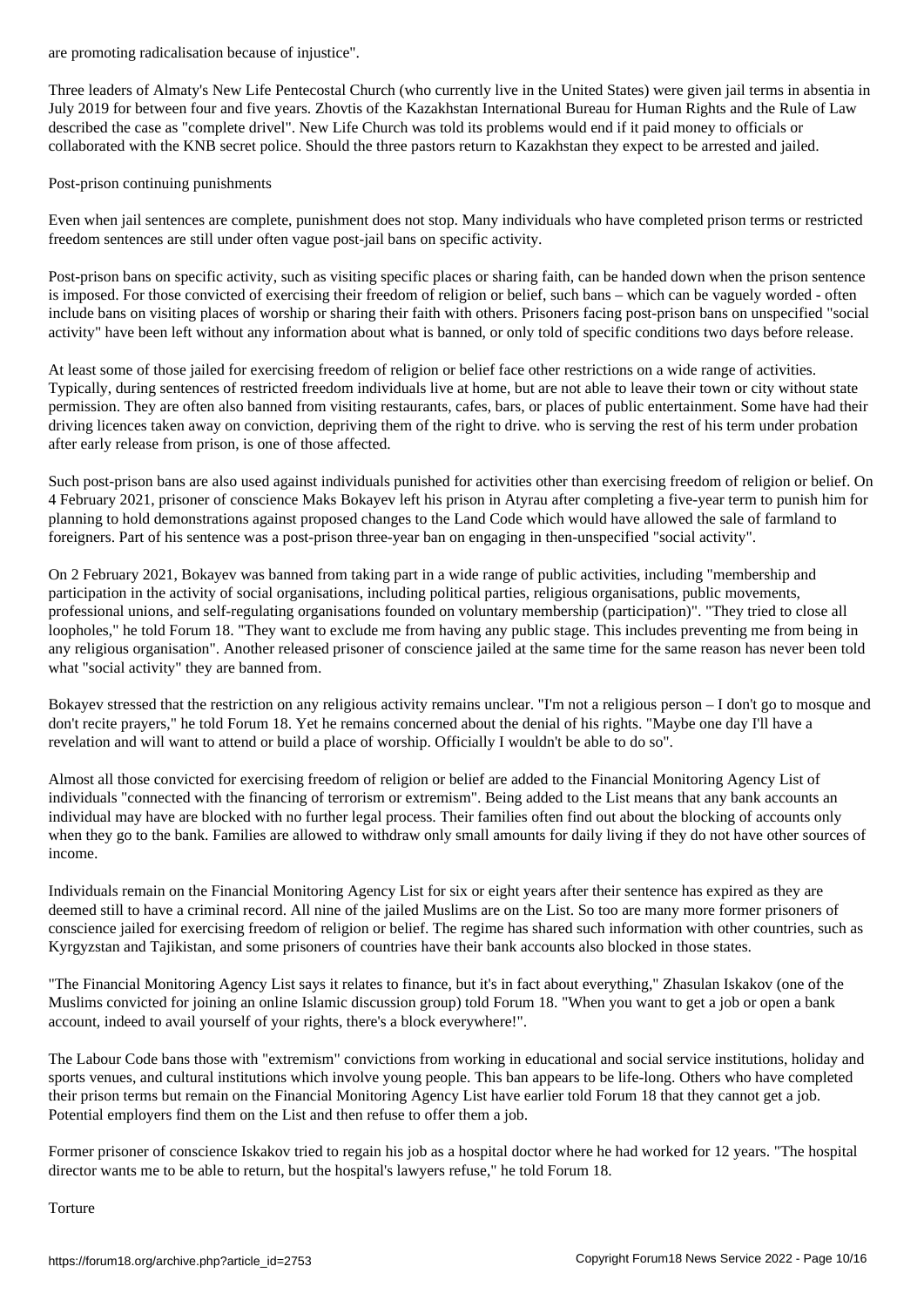Many Muslim prisoners of conscience jailed for exercising their freedom of religion or belief have been tortured in a variety of ways. These include: being banned from reading the Koran and other religious books; being prevented from saying the namaz (obligatory Muslim daily prayers); being denied visits by relatives, or the possibility to visit dying relatives and attend their funerals; denial of necessary medical care; beards being forcibly shaved off; and solitary confinement. The tortures used and the prisoners selected for torture appear to be arbitrarily chosen by regime officials, but torture as such appears to be common. Officials routinely deny that torture has or is taking place.

In one example, prisoner of conscience Mazhenov has stated that he was tortured in 2019 for marking Eid al-Fitr and praying the namaz while he was held in Labour Camp ICh-167/3 in the southern city of Shymkent. An official from the Shymkent Criminal Implementation Department on 6 May 2020 insisted to Forum 18: "He hit his head on a wall". The official, who would not give his name, claimed that prisoners often allege torture, something he described as "slander" aimed at "destabilising the situation in prison". Bakytzhan Dzhunisbekov, who was appointed head of Labour Camp ICh-167/3 in mid-August 2020, insisted to Forum 18 that "There was no such incident and there won't be. There aren't tortures here".

In January 2022, camp officials tortured Mazhenov again by beating him with truncheons, breaking his jaw, his family said. He was treated afterwards in the camp clinic. The officials described him as "Cargo 200" (Gruz-200 in Russian), a term used in the military for the transport of coffins. The family, who learned of the torture only in April, told Forum 18 they fear for Mazhenov's life. Kairat Olzhabayev, acting head of the labour camp ZK-169/1 in Kyzylorda, refused to answer Forum 18's questions why Mazhenov was being tortured by putting him in solitary confinement, and why he had been tortured by being beaten in early 2022. Olzhabayev claimed on 22 April that "it didn't happen" and put the phone down. Maya Simbayeva, head of the Special Department at the camp, similarly refused to answer any questions about Mazhenov and put the phone down.

Forum 18 called acting labour camp head Olzhabayev again on 18 May to find out whether any camp official had - in line with Kazakhstan's international obligations - been put on criminal trial for torturing Mazhenov, including by breaking his jaw. Olzhabayev repeated to Forum 18 his earlier insistence that "it didn't happen". He then put the phone down.

An official of the Prison Department in Kyzylorda, who refused to give his name, refused to discuss the physical torture of Mazhenov. The official insisted to Forum 18 on 22 April that "no-one beat him", and referred all further questions to the Department's Deputy Head, Murat Nakenov. His phone went unanswered each time Forum 18 called between 22 April and 18 May.

Prisoner of conscience Mazhenov is still being tortured, having been held since 21 July 2019 in solitary confinement in an isolation cell for "fabricated violations", his family have told Forum 18. Similarly, prisoner of conscience Abdukhalil Abduzhabbarov was in October 2017 transferred to the harsh general regime prison camp ZK-169/1. Since then, he is being tortured by being held in solitary confinement in a cell, and is allowed only a 20 or 30 minute walk each day. On 31 January 2018 the Committee for the Criminal Execution System wrongly claimed to relatives that the exercise period each day lasts 90 minutes. He is banned from receiving parcels from relatives, and the prison has no shop where he might buy food or other necessary items. Officials have given no explanation as to why he is being tortured by being held in solitary confinement.

## In an August 2011 report to the UN General Assembly on solitary confinement ( A/66/268

(https://daccess-ods.un.org/access.nsf/Get?OpenAgent&DS=A/66/268&Lang=E)), then-UN Special Rapporteur on Torture and Other Cruel, Inhuman or Degrading Treatment or Punishment Juan Mendez, after examining cases in Kazakhstan and elsewhere, stated that even "short-term solitary confinement can amount to torture or cruel, inhuman or degrading treatment or punishment". On 18 October 2011 he cited Kazakhstan again

(https://news.un.org/en/story/2011/10/392012-solitary-confinement-should-be-banned-most-cases-un-expert-says) and stated: "Segregation, isolation, separation .. whatever the name, solitary confinement should be banned by States as a punishment or extortion technique".

Rule 43 of the UN Standard Minimum Rules for the Treatment of Prisoners (known as the Mandela Rules – A/C.3/70/L.3 (https://www.unodc.org/documents/justice-and-prison-reform/GA-RESOLUTION/E\_ebook.pdf)) notes: "In no circumstances may restrictions or disciplinary sanctions amount to torture or other cruel, inhuman or degrading treatment or punishment." Among the practices that "in particular, shall be prohibited" are indefinite solitary confinement and prolonged solitary confinement.

Then-Special Rapporteur on Torture and Other Cruel, Inhuman or Degrading Treatment or Punishment Mendez found in 2011 that "solitary confinement exceeding 15 days is prolonged" (https://daccess-ods.un.org/access.nsf/Get?OpenAgent&DS=A/66/268&Lang=E).

Prisoners of conscience have also been tortured by being denied permission to visit dying relatives or attend their funerals. In July 2021, prisoner of conscience Abduzhabbarov's 82-year-old father died and he was barred from attending the funeral. "He was unable to see or say goodbye to his father," his family told Forum 18. "Had they given him conditional early release or a transfer to a lesser form of punishment, he could have seen and said goodbye to his father. It was very painful for him."

Similarly, prisoner of conscience Abilkairov was not allowed to attend his wife's funeral when she died in 2019.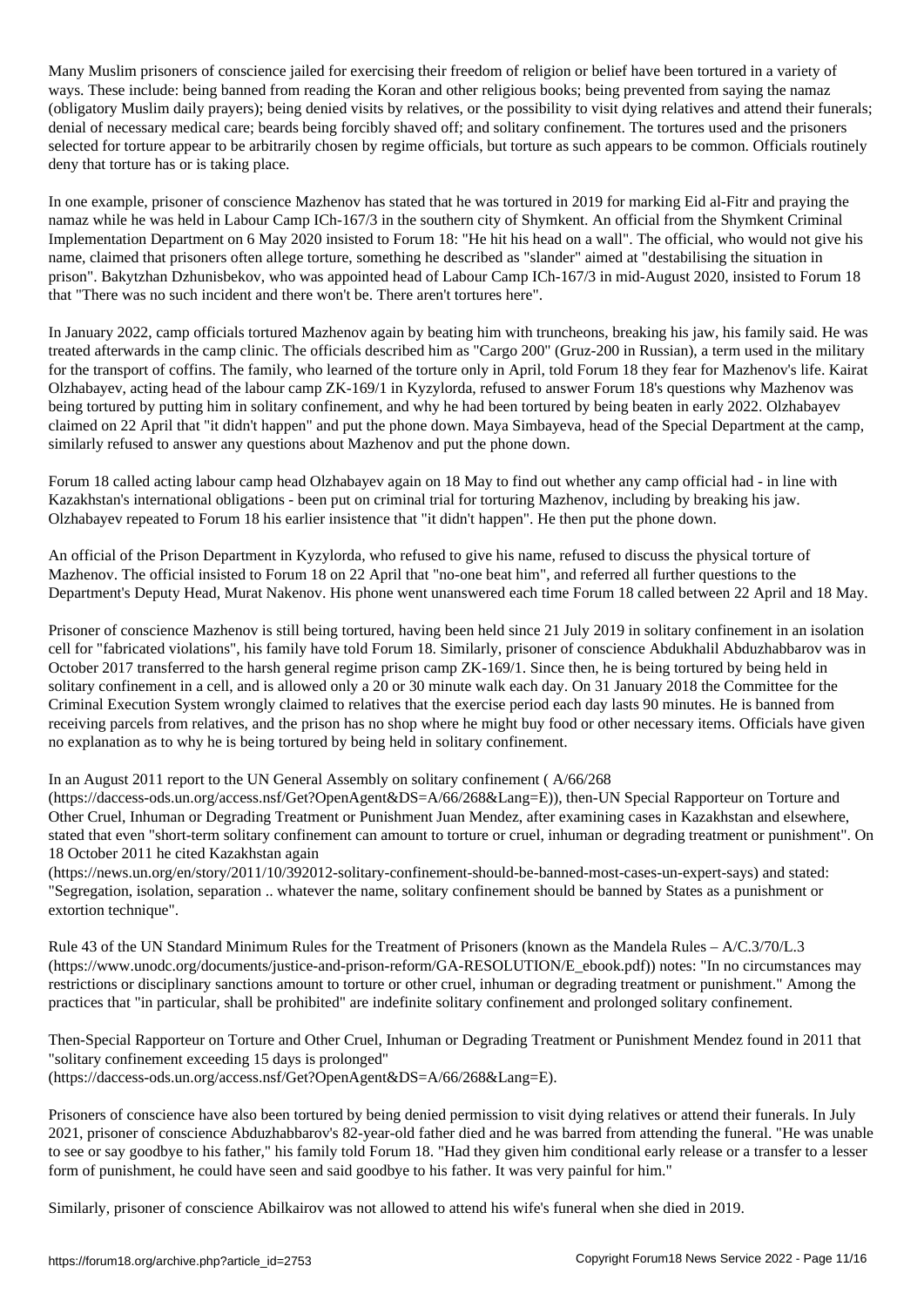(https://www.unodc.org/documents/justice-and-prison-reform/GA-RESOLUTION/E\_ebook.pdf)) includes the provision: "Whenever circumstances allow, the prisoner should be authorized to go, either under escort or alone, to the bedside of a near relative or significant other who is critically ill, or to attend the funeral of a near relative or significant other."

 $\mathcal{N}_{\text{max}}$ 

Labour camp officials have refused to answer Forum 18's questions about these cases.

Against the UN Convention against Torture and Other Cruel, Inhuman or Degrading Treatment or Punishment (https://www.ohchr.org/en/instruments-mechanisms/instruments/convention-against-torture-and-other-cruel-inhuman-or-degrading), no officials have been arrested and tried for torturing prisoners of conscience jailed for exercising freedom of religion and belief.

Prisoners are also denied medical care. Following his October 2018 arrest, prisoner of conscience Zhuldyzbek Abikenovich Taurbekov (born 20 September 1978) developed serious heart problems. In July 2019, Taurbekov's mother and lay defender testified at his trial that he had been diagnosed as needing a heart transplant. The chief doctor of Pavlodar Labour Camp medical unit confirmed this diagnosis to Forum 18 in October 2020. "Due to his bad heart, Taurbekov has throughout this process had pulmonary edema", one source told Forum 18 on 3 November 2020. "When an exacerbation of pulmonary edema occurs, he cannot breathe in a horizontal position - that is, he cannot sleep lying down and breathe, because at such moments he can only breathe while sitting. And his heart is enlarged. And the release of blood sometimes drops to 9 per cent - compared to a normal rate of 66 per cent". The source noted: "Critically, Taurbekov developed this symptom in prison, from which he is not being released under various pretexts".

The UN Standard Minimum Rules for the Treatment of Prisoners (known as the Mandela Rules – A/C.3/70/L.3 (https://www.unodc.org/documents/justice-and-prison-reform/GA-RESOLUTION/E\_ebook.pdf)) apply to people who have been sentenced as well as those in pre-trial detention. Rule 27 states in part: "Prisoners who require specialized treatment or surgery shall be transferred to specialized institutions or to civil hospitals .. Clinical decisions may only be taken by the responsible health-care professionals and may not be overruled or ignored by non-medical prison staff".

Prisoner of conscience Taurbekov repeatedly sought release on health grounds, but on 26 November 2020 North Kazakhstan Regional Court rejected his appeal against an earlier denial, even though "his illness is on the list of illnesses for which prisoners should be freed" his lawyer told Forum 18. Neither the judge nor any official explained why the Mandela Rules are ignored. In December 2021, Taurbekov was released from prison to serve the rest of his sentence under restrictions.

## "Expert analyses"

Prisoner of conscience Mazhenov was convicted in November 2018 and in 2020 with state "expert analyses". On 29 April 2020, Akmola Regional Court allocated this task to Roza Akbarova, a deputy director of the Justice Ministry's Institute of Judicial Expertise. She had provided "expert analyses" which helped jail three prisoners of conscience for speaking about their beliefs with KNB secret police informers: Seventh-day Adventist Yklas Kabduakasov, jailed for two years in December 2015; Jehovah's Witness Teymur Akhmedov, jailed for five years with a ban on "ideological/preaching activity" for three more years in May 2017; and Sunni Muslim Satymzhan Azatov, jailed for four years eight months in July 2017. When Forum 18 pointed this out to Prosecutor Darkhan Sansyzbai, he claimed that "she is well-known and well-qualified".

Akbarova's "expert analysis" claimed: "The materials presented for examination contain texts directed at propaganda of terrorism, though absent are elements of public calls to conduct acts of terrorism, the creation and leadership of a terrorist group, or participation in its activity in financing terrorist or extremist activity, or other facilitating of terrorism or extremism".

Such "expert analyses" are also used in cases which do not carry the threat of imprisonment. Two married couples, who claim their mental health was harmed by reading Jehovah's Witness texts, in March and April 2021 won compensation of just over three years and four months' average wages for those in work from the Jehovah's Witnesses. This was gained with the help of a Justice Ministry "expert analysis", 63 per cent of which was found by a defence analysis to have been plagiarised from a 2008 Russian "analysis" with no reference to the source. The Kazakh Justice Ministry "analysis" claimed to have found in 16 Jehovah's Witness publications "hidden commands for the full subjugation to and carrying out of all necessary recommendations and orders by elders".

Another similar case, also involving state-backed alleged "victims" and state "expert analyses", is now (June 2022) underway against the Jehovah's Witnesses community in the capital Nur-Sultan. As before, the trial appears to be unfair and defence expert testimony is being ignored.

The use of "victims" has been an occasional regime tactic against religious communities it dislikes. In one such case in 2014, the defence lawyer told Forum 18 that "in my experience as a lawyer, this is one of the strangest cases I have seen in terms of legality." He added that "it was not just strange, but from the standpoint of the law, all types of violations occurred, when the case was opened, when it was being investigated, and during the trial."

State permission to exercise human rights imposed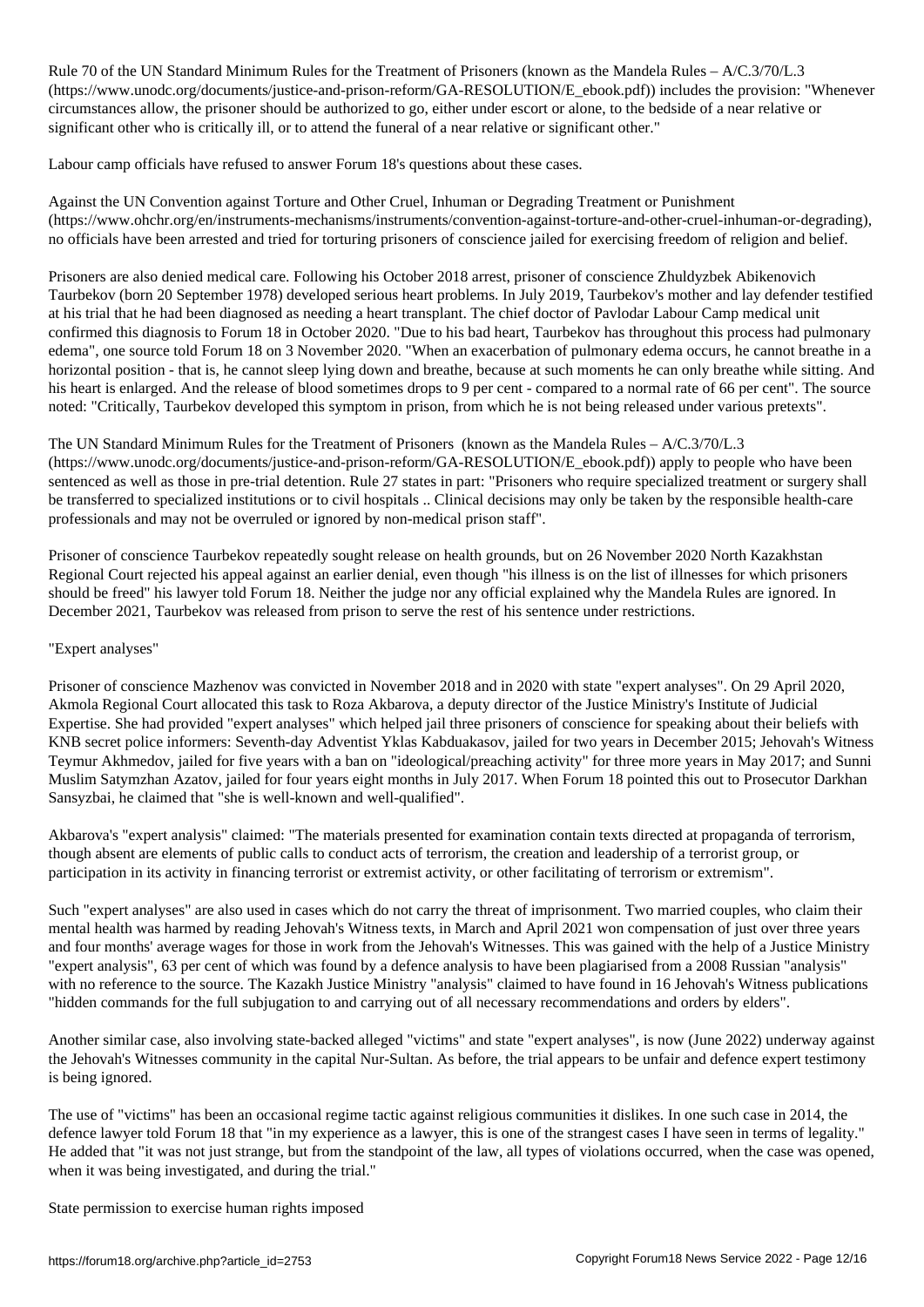As noted above, religious communities which do not have stated above, including the Baptist network which which which which which which which which which which which which which which which which which which which which w insists (rightly) that under international law they do not need state permission to meet and exist

(https://www.osce.org/files/f/documents/9/9/139046.pdf). Permission for communities to exist is gained via state registration, yet people who give their names as founders of religious organisations applying for legal status can face harassment. If officials succeed in reducing the number of adult founders to below 50, communities are blocked from obtaining legal status.

Also, all discussion of faith by people without state permission, or not using state-approved texts, or outside state-approved locations, is banned.

Between January and December 2021, at least 130 administrative prosecutions were brought against 124 individuals (one twice), two charities, two schools and one company for their exercise of freedom of religion or belief without state permission. Of these, 120 prosecutions ended with convictions, with 114 individuals (one twice), two charities, two schools and one company being punished. However, the true number of such administrative cases is likely to be higher. In addition to the administrative cases actually brought, police and prosecutors often use the threat of such cases to intimidate individuals who have been exercising their right to freedom of religion or belief.

Many of the prosecutions were to punish meetings for worship without state permission. In October 2021, a court in the western city of Aktau fined three Muslims who had prayed the namaz with others at their place of work on 10 August 2021, the festival of al-Hijra, the Islamic New Year. Council of Churches Baptists – who refuse to seek state permission to exercise their right to freedom of religion or belief – were similarly fined for holding worship meetings. Other "offences" included selling Bibles, Korans, and icons online, teaching children to read the Koran without state permission, saying the word Amen in mosques, and posting the sermons of clerics of the state-controlled Muslim Board online.

For example, Oskemen Police "Struggle with Extremism and Terrorism Department" identified two people offering icons for sale online, who were both fined in June. Police seized the icons and sent them to the Regional Religious Affairs Department for state "expert" analysis which found that they were both religious pictures. The cases were then sent to court, and both people were fined about three weeks' average wage for those in work. One of those fined told the court that he had inherited the icon from his grandmother and had offered it for sale because he needed the money. In the case of Sergei Ogonkov, police in Petropavl detained him on 19 April as he went to meet what he thought would be a person interested in buying his old Children's Bible. A subsequent state "expert" analysis noted of the Bible edition: "There is no obstacle to its use and distribution on the territory of Kazakhstan." Petropavl Specialised Administrative Court fined Ogonkov three weeks' average wages on 13 July. His fine was 29 times the amount of money he was hoping to gain by selling the Children's Bible.

On 8 January 2021, police and officials of West Kazakhstan Region Religious Affairs Department raided a Christmas service of a Baptist congregation in Oral (Uralsk). The congregation – like all Council of Churches Baptist congregations – chooses not to seek state registration. "They waited until the end of the service, then took several church members to the police station," a local Baptist told Forum 18. "There they issued summary fines to Dmitry Isayev and Vladimir Nelepin." Police fined each one month's average wage for those in formal work.

"We don't consider we have done anything wrong, so we don't pay such fines," the Baptist added. "They took the money for the fine from Isayev's wages." He said the regime can demand that employers hand over up to half a person's wage to pay off such fines. "Businesses can't refuse such demands." Azat Karatai of West Kazakhstan Region Religious Affairs Department said his officials and the police raided the Baptists "because they're not registered and they act not in accordance with the law", he told Forum 18. "We're just fulfilling our job. They must have registration."

Similarly, Mukhammed Toleu – who is now 57 – was fined about six weeks' average wages for holding Muslim Friday prayers on 12 February 2021. He told the court that "he did not gather people for a special Friday prayer at his house, that day his relatives and acquaintances came to his house to drink tea, and when it was time for prayer, everyone prayed". When Forum 18 asked police why Toleu was prosecuted, an officer told Forum 18: "It is not allowed to pray at any location unless it's approved".

Almost all of the punishments included fines of between three weeks' and four months' average salaries for those in formal work. For pensioners and those without formal work, such fines can be a heavy burden. Individuals who are punished for offering religious materials for sale online often tell the courts that they are desperately short of money, and are trying to sell any property they no longer need. This does not stop judges from fining them.

In addition to fines, courts often ban individuals from activity for three months. Sometimes the ban is unspecific, leaving individuals unclear about what they can and cannot do. In other cases courts ban specific activities, for example distributing religious materials (which is in any case illegal without state permission). The hardest-hitting bans are on those running shops, as a three-month ban could leave owners and employees with no income. There was also one court order to destroy print-outs of religious texts.

Those who refuse or fail to pay fines can be placed on the list of debtors who are banned from leaving the country. Council of Churches Baptists refuse to pay fines on principle, arguing that they should not be punished for exercising their right to freedom of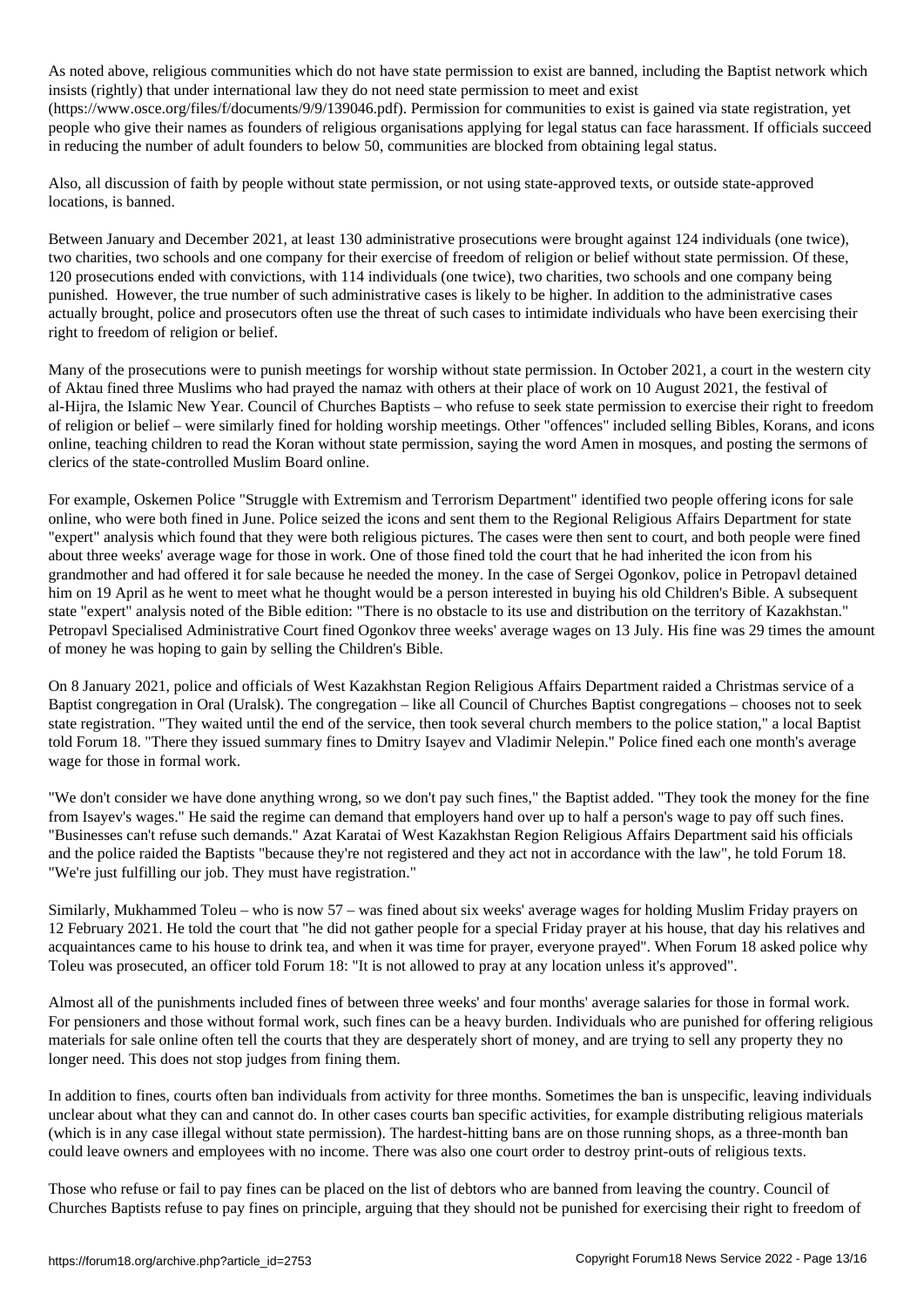#### State censorship

The Religion Law claims everyone has the right to acquire and use "religious literature, other informational materials of religious content, and objects of religious significance at their own discretion". However, distribution is only permitted in registered places of worship, approved religious education institutions and "special stationary premises [bookshops] determined by local executive authorities" (Akimats). Local executive authorities (Akimats) must approve any bookshop which wants to sell religious literature and other materials such as icons.

The numbers of permitted bookshops are small, and even some shops with permission to sell religious items have told Forum 18 that they will not do so. "As soon as we sell the few books we have left, we will stop selling any religious materials," one such bookshop that wished to remain anonymous for fear of state reprisals told Forum 18. "I do not want to get in trouble with the authorities because of religious books." Another bookseller told Forum 18 that "I did not like all the hassle when a large group of officials with men in military uniforms visited my shop".

The requirement to have a state licence means that online book retailers cannot sell religious literature. However, the confusion around what is banned or "religious" means that some titles are still available. Police raid shops selling religious items without state permission, and also raid people (such as Baptists) distributing such literature on the street.

In January 2017, Religion Law Article 9, Part 3 was rewritten to state: "The import into the territory of Kazakhstan of religious literature and informational materials of religious content, with the exception of that dedicated to personal use in one copy of each named title, is carried out only by registered religious associations after receiving a positive conclusion of a [state] religious-studies expert analysis". Previously, there was no limit on the number of copies.

A new Article 9, Part 3-1 was added: "The production, publication and distribution of religious literature and other informational materials of religious content is allowed only after receiving a positive conclusion of a religious-studies expert analysis". This requirement is also repeated in a new Article 6, Point 1-6 specifying what literature on religious themes is subject to compulsory censorship by the Religion and Civil Society Ministry.

This states more bluntly the situation of controls on literature about religion that already existed. Many booksellers and others offering religious literature have been punished for violating these controls.

Religious Affairs Committee "expert analyses" are required for all religious literature or "other informational materials of religious content", any religious literature acquired by any library, and "Objects of religious significance". The exact terms of this requirement are unclear, and can include Koran stands, crosses, crucifixes, icons and religious clothing. After a raid confiscated a Russian Orthodox icon, Forum 18 asked an official whether he has known icons to be harmful. He replied: "We have experts to check icons".

Censorship of Islamic texts is also imposed by the state along with the state-controlled Muslim Board. The Board told Forum 18 that "only Islamic literature from the Sunni Hanafi school can be distributed, as all other Muslim schools - including Ahmadis - are banned". Shia Muslims across Kazakhstan, who asked not to be named for fear of state reprisals, have told Forum 18 that Shia literature cannot be found on sale.

Confiscated texts – including Bibles - have been ordered by courts to be destroyed, but such orders are sometimes overturned on appeal. A court bailiff in Astana told Forum 18 that bailiffs throw books ordered destroyed – including religious books – into the rubbish bin. "They are normally disposed off at a general rubbish dump outside the city." In another case the Justice Ministry stated that "most likely the books would be burnt". Religious Affairs Committee officials have refused to discuss court-ordered religious book destructions.

Such literature destruction has been condemned by human rights defenders. Yevgeni Zhovtis of the Kazakhstan International Bureau for Human Rights and the Rule of Law told Forum 18: "It is barbarism to destroy books, and it makes the authorities in Kazakhstan who position themselves as modernising the country - look from the cultural point of view like the Taliban or ISIS." Similarly, Tamara Kaleyeva, head of the free speech organisation Adil Soz (Free Word), told Forum 18 that such religious book confiscation and destruction orders "are not in accord with international standards – that's obvious. We of course condemn this."

There is confusion among officials about what is censored, what is involved and what if anything is exempt. As noted above, courts frequently fine commercial booksellers and individuals for distributing religious literature outside state-approved venues (state-registered places of worship and state-licensed shops). Allegedly "extremist" works are also banned, but because court hearings to rule whether materials are "extremist" take place unannounced and because no full, up-to-date published list of banned books appears to exist, people in Kazakhstan remain unaware of what has and has not been banned. The unannounced nature of court hearings also makes it impossible for such bans to be challenged. The General Prosecutor's Office and district administrations sometimes publish lists of books and materials described as "extremist", including many books which are not religious. These have included Muslim, Ahmadi Muslim, Christian, Hare Krishna, and Jehovah's Witness publications. Officials have been unable to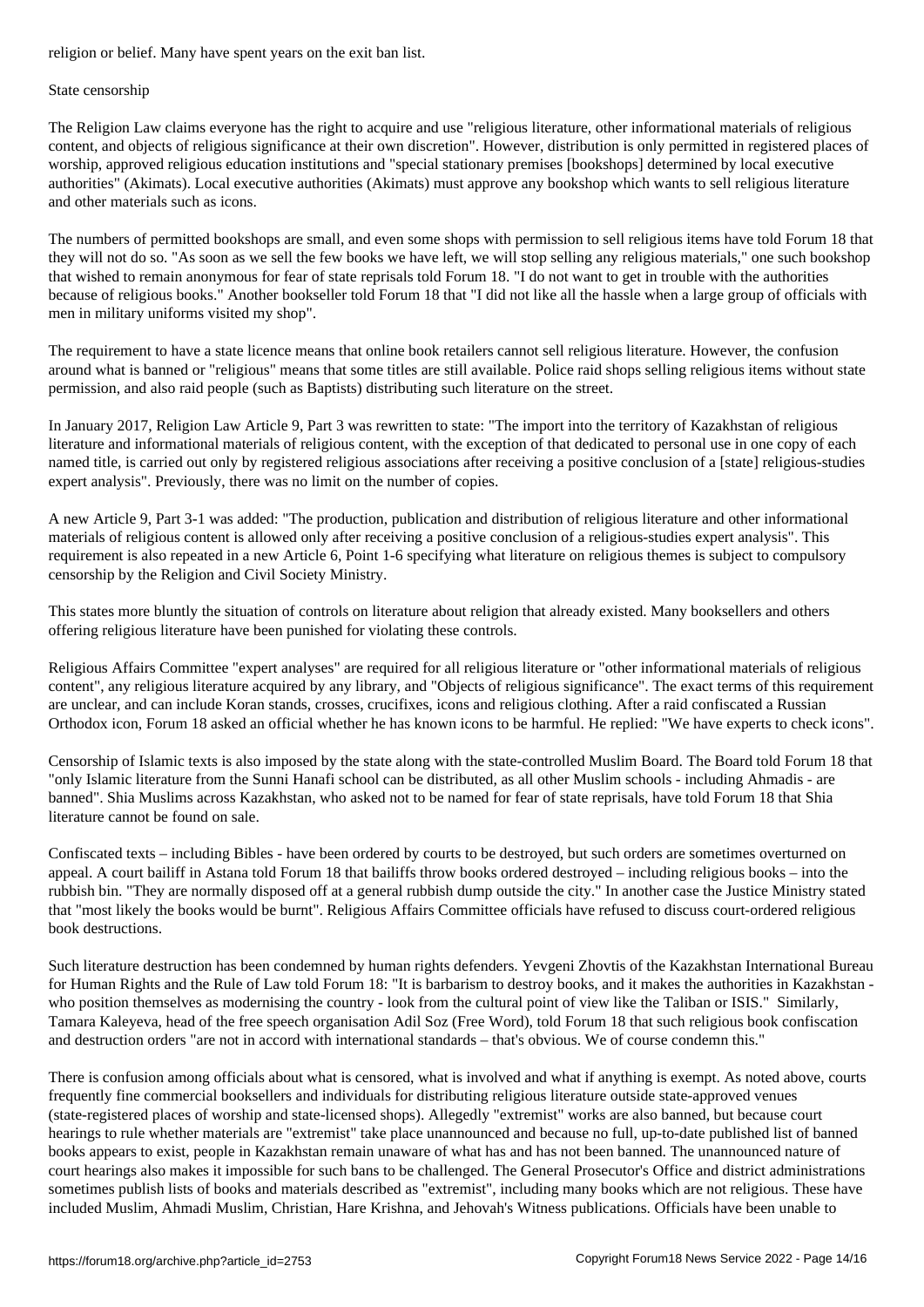In recent examples in 2021, a May court decision in Aktau ordered that four Islamic books seized from an individual seller be confiscated. State "expert analyses", which were used in some cases to impose fines, found that copies of the Koran and books about the Bible were religious books. There is confusion among officials about what is censored, what is involved and what if anything is exempt. In 2021 one person was fined for selling a Children's Bible which the Religious Affairs Committee stated was not banned.

## On 10 June 2021, the UN Human Rights Committee found (CCPR/C/130/D/2661/2015

(https://tbinternet.ohchr.org/\_layouts/15/treatybodyexternal/Download.aspx?symbolno=CCPR%2FC%2F130%2FD%2F2661%2F20 15&Lang=en)) that the regime had violated the International Covenant on Civil and Political Rights (ICCPR) Article 18 ("Freedom of thought, conscience and religion") and potentially Article 19 ("Freedom of expression") by refusing permission for the import of 10 Jehovah's Witness publications in 2012. A state "expert analysis" claimed the publications "contained ideas that discouraged secular education, could cause family break-up, promoted the superiority of the religion over traditional Christianity and rejected the fundamental teachings of traditional Christianity." The Human Rights Committee strongly criticised both the censorship system as a whole and the "reasons" for the ban which "suggest that permission may be refused for arbitrary or other prohibited [under the ICCPR] reasons, such as disagreement by the State or other religions with the religious principles expressed in the literature."

The Human Rights Committee stated that the regime must among other things: "remove the restrictions on the right of the authors to import the 10 religious publications"; and "review its legislation [including the Religion Law], regulations and practices with a view to ensuring that the rights under article 18 of the Covenant may be fully enjoyed .. The State party is also under an obligation to take all steps necessary to prevent similar violations from occurring in the future."

There is no indication that the regime is taking the actions that the Human Rights Committee required it to take.

## Surveillance

In 2021 a Baptist Church in Oral which does not seek state permission to meet was fined after a police raid. Officials regularly visit it during meetings for worship, an official telling Forum 18: "We go to mosques, churches". One Baptist told Forum 18 that "she doesn't intervene, but counts how many people are there, watches who is there and records with a device". Church members have asked her not to do this, "but she still does it." However, Azat Karatai of West Kazakhstan Region Religious Affairs Department claimed to Forum 18: "This isn't spying, this is monitoring, nothing more".

Many Muslims the government thinks are Salafis – either because of their theological views or because of the way they dress – are under tight state scrutiny. The Interior Ministry claimed in 2018 that 22,945 people were adherents of alleged "destructive religious movements", found "in the course of joint work by local executive bodies (religious affairs departments), police and national security agencies drawing on professional theologians and religious studies experts".

Human rights defender Zhovtis of the Kazakhstan International Bureau for Human Rights and the Rule of Law commented to Forum 18: "'Destructive religious movements' is not a legal term. It is absolutely unclear what criteria are used to designate any particular religious group as 'destructive'."

Violating human rights obligations, elected to UN Human Rights Council

Kazakhstan was elected to the United Nations (UN) Human Rights Council on 14 October 2021, for a term lasting until 2024. It pledged it would "actively engage in the work of the Council to universalize and effectively implement all civil and political, as well as economic, social and cultural rights".

The regime has long attempted to disguise its violations of freedom of religion and belief and interlinked human rights. Others have noted this, such as Fionnuala Ní Aoláin, the UN Special Rapporteur for Protecting Human Rights while Countering Terrorism. In her January 2020 report (A/HRC/43/46/Add.1 (https://undocs.org/A/HRC/43/46/Add.1)) after her 2019 country visit she described "an overly bloated security sector, numerous overlapping layers of legislation and bodies that exist primarily to provide the appearance of a system based on the rule of law and a professed adherence to the principle of equality".

Among her 11 recommendations, the Special Rapporteur stated:

- "Religious practice must be protected and never be criminalized as extremism. The recommendations of the Special Rapporteur on Freedom of Religion or Belief (A/HRC/28/66/Add.1 (https://undocs.org/A/HRC/28/66/Add.1)) should be implemented in full."

- "The peaceful exercise of the right to freedom of expression must never be construed as terrorism or extremism. No one should be criminalized for exercising the rights to freedom of peaceful assembly and of association. The recommendations of the Special Rapporteur on the Rights to Freedom of Peaceful Assembly and of Association (A/HRC/29/25/Add.2 (https://undocs.org/A/HRC/29/25/Add.2)) should be implemented in full."